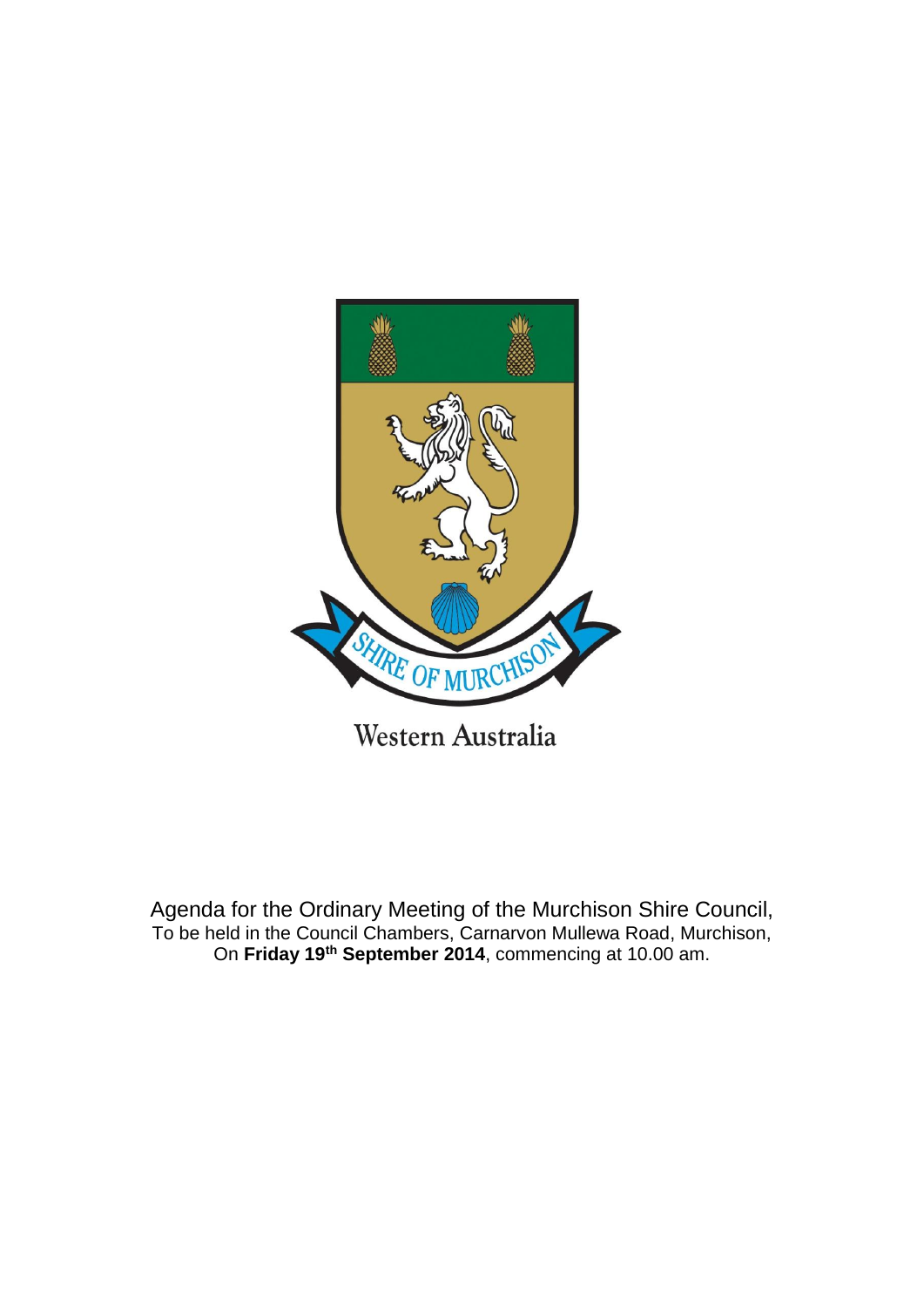# **TABLE OF CONTENTS**

| 1.  | DECLARATION OF OPENING/ANNOUNCEMENT OF VISITORS 3        |  |
|-----|----------------------------------------------------------|--|
| 2.  | RECORD OF ATTENDANCE/APOLOGIES/LEAVE OF ABSENCE 3        |  |
| 3.  | RESPONSE TO PREVIOUS PUBLIC QUESTIONS TAKEN ON NOTICE 3  |  |
| 4.  |                                                          |  |
|     | 4.1                                                      |  |
| 5.  |                                                          |  |
| 6.  |                                                          |  |
| 7.  | NOTICE OF ITEMS TO BE DISCUSSED BEHIND CLOSED DOORS3     |  |
| 8.  |                                                          |  |
|     | 8.1                                                      |  |
| 9.  | ANNOUNCEMENTS BY PRESIDING PERSON WITHOUT DISCUSSION4    |  |
| 10. | PETITIONS/DEPUTATIONS/PRESENTATIONS/SUBMISSIONS 4        |  |
| 11. |                                                          |  |
| 12. |                                                          |  |
| 13. |                                                          |  |
|     | 13.1                                                     |  |
|     | 13.2                                                     |  |
| 14. | 14.1                                                     |  |
|     | 14.2                                                     |  |
| 15. |                                                          |  |
| 16. |                                                          |  |
|     | 16.1                                                     |  |
|     | 16.2                                                     |  |
| 17. |                                                          |  |
|     | Tender RFT.GTS MU 07.2014 - Flood Damage Works11<br>17.1 |  |
|     | 17.2                                                     |  |
|     | 17.3<br>17.4                                             |  |
|     | 17.5                                                     |  |
| 18. |                                                          |  |
|     | 18.1                                                     |  |
|     | 18.2                                                     |  |
|     | 18.3                                                     |  |
| 19. |                                                          |  |
| 20. |                                                          |  |
| 21. |                                                          |  |
| 22. |                                                          |  |
| 23. |                                                          |  |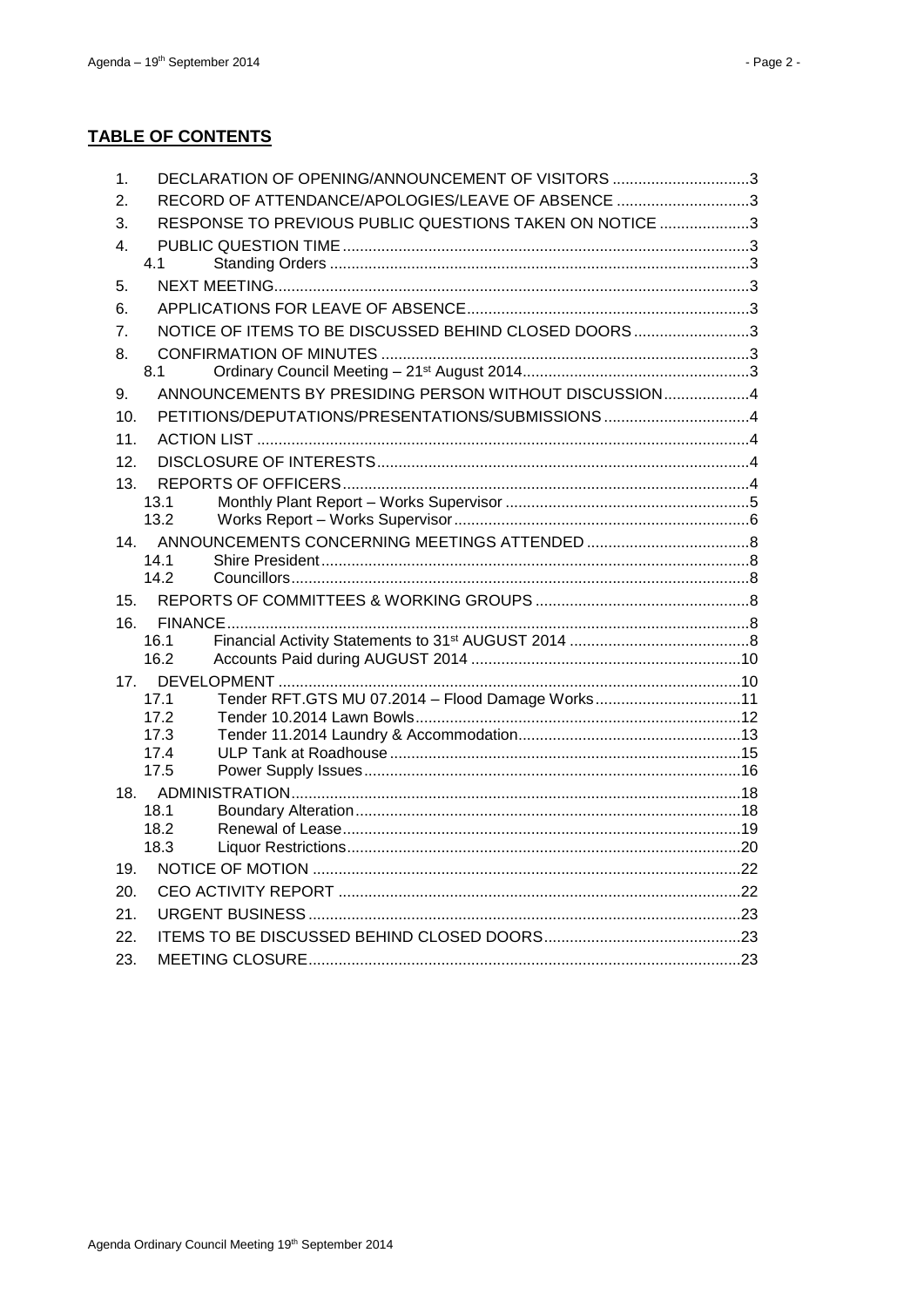# <span id="page-2-0"></span>**1. DECLARATION OF OPENING/ANNOUNCEMENT OF VISITORS**

# <span id="page-2-1"></span>**2. RECORD OF ATTENDANCE/APOLOGIES/LEAVE OF ABSENCE**

## **Apology:**

Cr Miles Williams

## <span id="page-2-2"></span>**3. RESPONSE TO PREVIOUS PUBLIC QUESTIONS TAKEN ON NOTICE** Nil.

# <span id="page-2-3"></span>**4. PUBLIC QUESTION TIME**

## <span id="page-2-4"></span>**4.1 Standing Orders**

| <b>Council Decision:</b><br><b>Moved: Councillor</b>                 | <b>Seconded: Councillor</b> |                 |
|----------------------------------------------------------------------|-----------------------------|-----------------|
| That the following Local Law-Standing Orders 2001 be stood down:     |                             |                 |
| 8.2 Limitation on the number of speeches<br>8.3 Duration of speeches |                             |                 |
| <b>Carried/Lost</b>                                                  | For:                        | <b>Against:</b> |

# <span id="page-2-5"></span>**5. NEXT MEETING**

The next meeting is scheduled for Friday 17<sup>th</sup> October 2014.

# <span id="page-2-6"></span>**6. APPLICATIONS FOR LEAVE OF ABSENCE**

# <span id="page-2-7"></span>**7. NOTICE OF ITEMS TO BE DISCUSSED BEHIND CLOSED DOORS**

It is proposed that the council move behind closed doors to discuss item 17.1 - Tender RFT.GTS MU 07.2014 – Flood Damage Works

# <span id="page-2-8"></span>**8. CONFIRMATION OF MINUTES**

#### <span id="page-2-9"></span>**8.1 Ordinary Council Meeting – 21st August 2014**

#### **Background:**

Minutes of the Ordinary Meeting of Council have previously been circulated to all Councillors.

#### **Recommendation:**

That the minutes of the Ordinary Council meeting held on 21st August 2014 be confirmed as an accurate record of proceedings

# **Voting Requirements:**

Simple majority

| <b>Council Decision:</b><br><b>Moved: Councillor</b> | Seconded: Councillor |                 |
|------------------------------------------------------|----------------------|-----------------|
| $\cdot$                                              |                      |                 |
| <b>Carried/Lost</b>                                  | For:                 | <b>Against:</b> |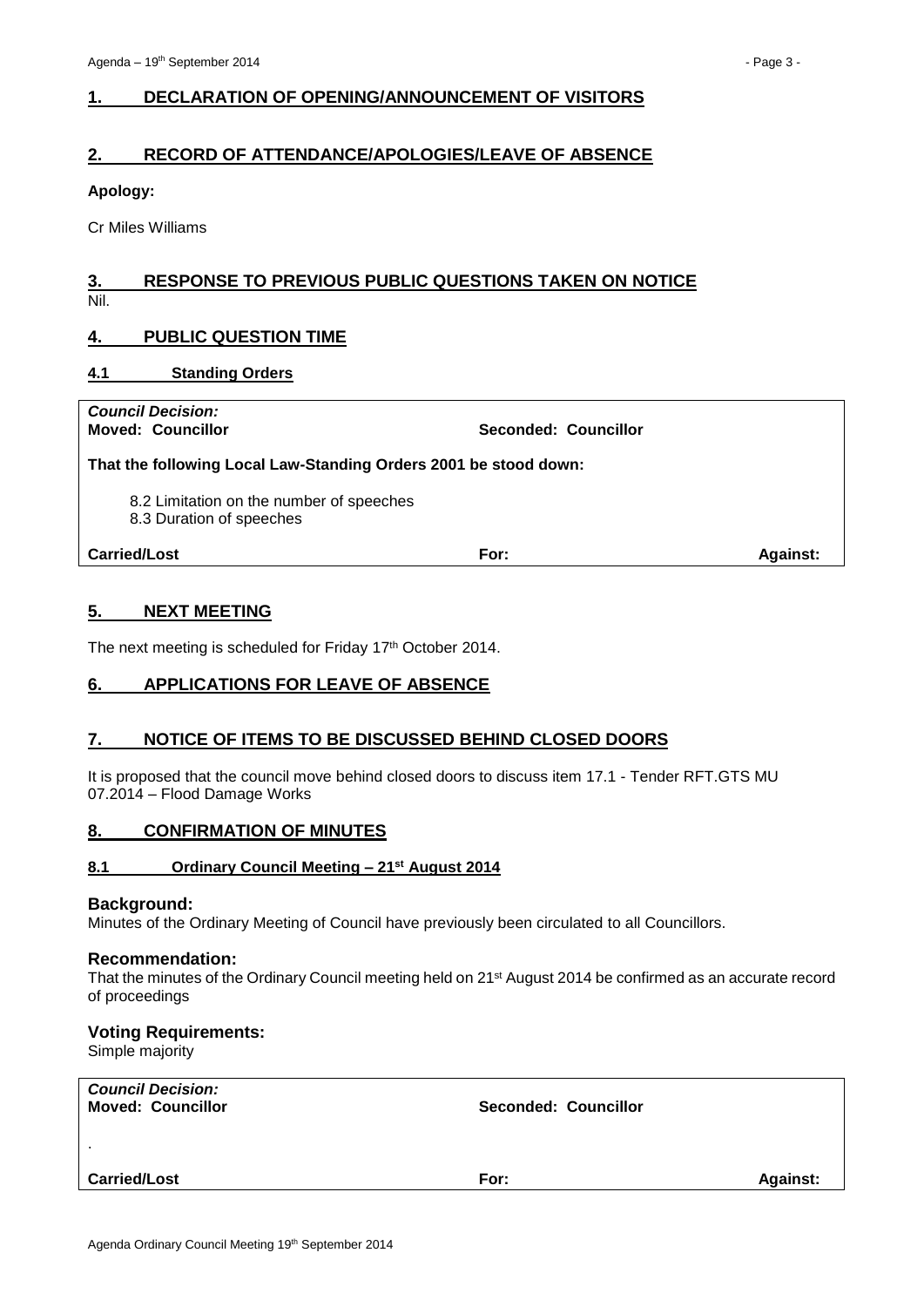# <span id="page-3-0"></span>**9. ANNOUNCEMENTS BY PRESIDING PERSON WITHOUT DISCUSSION**

## <span id="page-3-1"></span>**10. PETITIONS/DEPUTATIONS/PRESENTATIONS/SUBMISSIONS**

# <span id="page-3-2"></span>**11. ACTION LIST**

| <b>No</b>        | <b>Item</b>                                                         | <b>Action</b>                                                                                                                                                                                                                                                                                                                                                                                               | <b>Status</b>                                                                                                   |
|------------------|---------------------------------------------------------------------|-------------------------------------------------------------------------------------------------------------------------------------------------------------------------------------------------------------------------------------------------------------------------------------------------------------------------------------------------------------------------------------------------------------|-----------------------------------------------------------------------------------------------------------------|
| 1.               | <b>Establishment of Working</b><br>Group for Accident<br>Prevention | Following Annual Electors Meeting 2013 -<br>community wished to set up an accident<br>prevention group to help work towards road<br>safety and reduced RTA's. 4 people volunteered<br>but as yet no action. Had been envisaged this<br>would be a community group to provide<br>suggestions/ideas to Council but the CEO will call<br>an inaugural meeting and help with initial set up<br>to get it going. | Inaugural meeting<br>scheduled for 24th<br>September.                                                           |
| 2.               | <b>Community Project Officer</b>                                    | Community or Council to investigate the options<br>for moving towards having a Community project<br>Officer. Working group needed to nut out the<br>definitions of the position in order to progress it.                                                                                                                                                                                                    | Inaugural meeting<br>scheduled for 24th<br>September.                                                           |
| 3.               | <b>Roadhouse Operators</b>                                          | Current roadhouse operators have given notice.<br>Advert has been placed to try and attract new<br>operators and a new information package<br>prepared.                                                                                                                                                                                                                                                     | Applications close 29th<br>September 2014                                                                       |
| $\overline{4}$ . | New Staff House                                                     | Verandah and concrete.<br>Shoreline Outdoor world to do verandah<br>Quotes for concrete to be called.<br>Septic and leach drains to be completed                                                                                                                                                                                                                                                            | Shoreline World visited<br>site 10 <sup>th</sup> September<br>Plumber due on site<br>10 <sup>th</sup> September |
| 5.               | ULP Tank at Roadhouse                                               | Petro Industrial site inspection on 26 <sup>th</sup> August.<br>Quotes received. Insurance claim lodged                                                                                                                                                                                                                                                                                                     | See item today                                                                                                  |

## **Recommendation:**

That the Action List be accepted.

## **Voting Requirements:**

Simple majority

| <b>Council Decision:</b><br><b>Moved: Councillor</b> | <b>Seconded: Councillor</b> |                 |
|------------------------------------------------------|-----------------------------|-----------------|
| <b>Carried/Lost</b>                                  | For:                        | <b>Against:</b> |

# <span id="page-3-3"></span>**12. DISCLOSURE OF INTERESTS**

# <span id="page-3-4"></span>**13. REPORTS OF OFFICERS**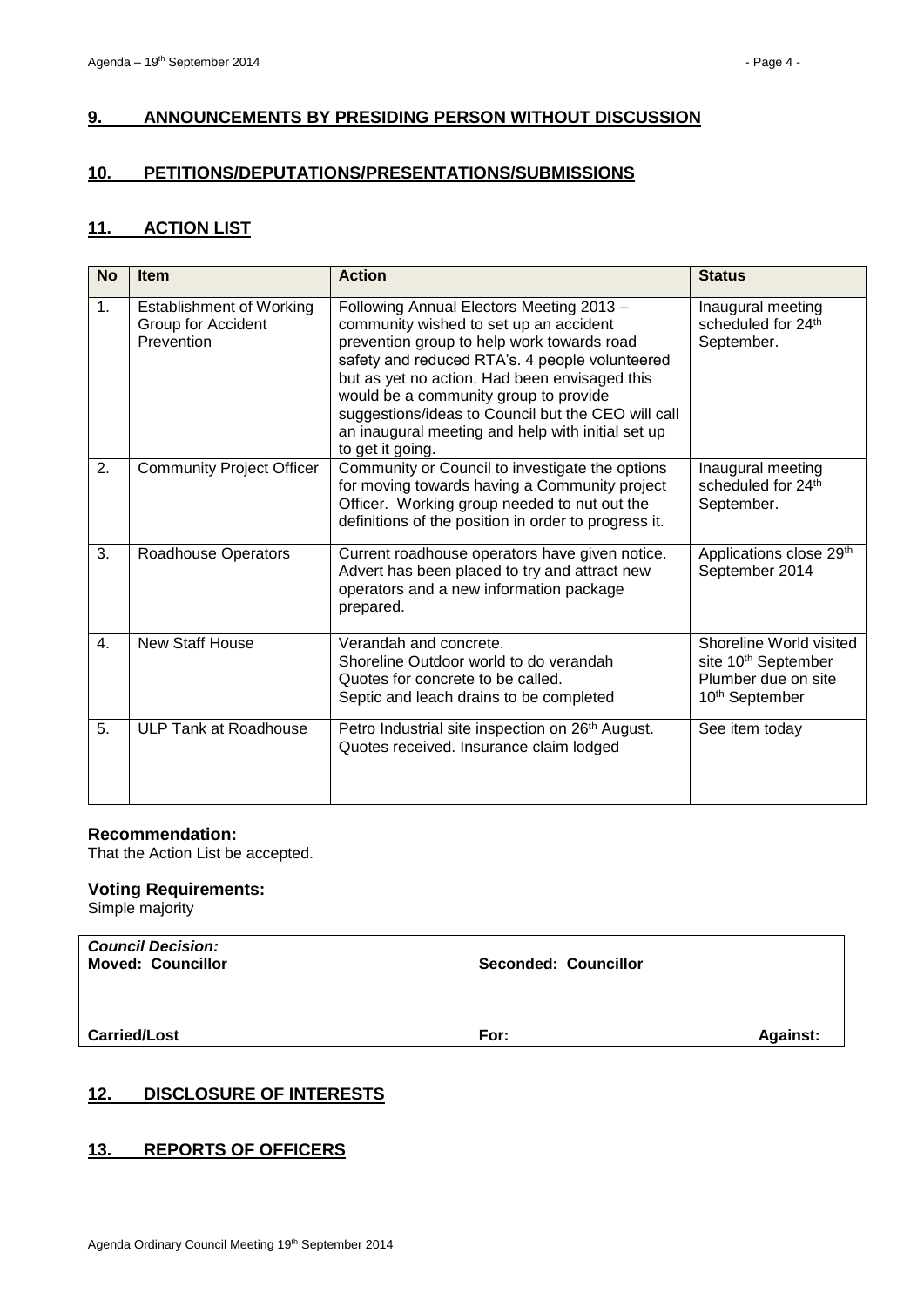# <span id="page-4-0"></span>**13.1 Monthly Plant Report – Works Supervisor**

| <b>August 2014</b>             |      |                 | <b>Hours</b>                               |         |              |              | <b>YTD</b>             |                |                |
|--------------------------------|------|-----------------|--------------------------------------------|---------|--------------|--------------|------------------------|----------------|----------------|
|                                |      |                 | <b>End</b><br><b>Total</b><br><b>Start</b> |         |              |              | <b>Operating Costs</b> |                |                |
| <b>Plant Item</b>              | Year | <b>Rego</b>     | 1 July '14                                 | Hrs/kms | Hrs/km       | <b>Month</b> | <b>YTD</b>             | <b>Plant</b>   | <b>Fuel</b>    |
| Cat Grader 12H P.02            | 2005 | MU 141          | 11288                                      | 11437   | 11592        | 155          | 304                    | 774.30         | 6895.63        |
| Cat Grader 12M P.03            | 2008 | <b>MU 51</b>    | 7398                                       | 7523    | 7670         | 147          | 272                    | 11084.27       | 5627.44        |
| <b>Volvo Loader P.27</b>       | 2006 | <b>MU 65</b>    | 6386                                       | 6496    | 6574         | 78           | 188                    | 4139.53        | 1906.49        |
| Komatsu Dozer P.11             | 1997 |                 | 8208                                       |         | not used     |              | 8208                   | 2043.00        | 0.00           |
| <b>Bomag Padfoot P.68</b>      | 2013 | 1EIG124         | 345                                        | 400     | 416          | 16           | 71                     | 342.20         | 1829.12        |
| JD Grader P.01                 | 2011 | MU 121          | 4650                                       | 4804    | 4948         | 144          | 298                    | 2707.11        | 8597.71        |
| <b>Bomag Roller P.43</b>       | 2012 | 1DVH736         | 1757                                       | 1830    | 1945         | 115          | 188                    | 773.80         | 2168.83        |
| Cat 938G Loader P.41           | 2004 | MU 193          | 4389                                       | 4405    | 4468         | 63           | 79                     | 820.07         | 1557.54        |
| Kenworth P/Mover P.61          | 2004 | <b>MU 000</b>   | 31510                                      | 31668   | 33441        | 1773         | 1931                   | 1656.94        | 5778.54        |
| Iveco P/Mover P.09             | 2003 | 1AGW988         | 283980                                     | 284310  | 285563       | 1253         | 1583                   | 2412.83        | 2369.28        |
| Nissan UD P.07                 | 2009 | 000 MU          | 167522                                     | 168284  | 169125       | 841          | 1603                   | 888.55         | 1604.99        |
| <b>Iveco Tipper Conv P.10</b>  | 2004 | <b>MU00</b>     | 168987                                     | 169838  | 170722       | 884          | 1735                   | 1023.55        | 5427.51        |
| Generator 1-110kva             | 2011 |                 | 13642                                      | 13704   | 13752        | 48           | 110                    | 27370.87       | 20031.53       |
| Generator 2-110kva             | 2011 |                 | 9340                                       | 9999    | 10713        | 714          | 1373                   |                |                |
| <b>Maintenance Gen P.33</b>    |      |                 | 3460                                       | 3819    | 4318         | 499          | 858                    | 29.98          | 2385.74        |
| <b>Construction Gen P.32</b>   |      |                 | 17605                                      | 18204   | 18878        | 674          | 1273                   | 187.49         | 2683.59        |
| Kubota 6kva Gen P.66           | 2012 |                 | 4567                                       | 0       | repairs      | $\mathbf{0}$ | $\mathbf{0}$           | 126.00         | 1612.55        |
| <b>Mitsubishi Canter P.06</b>  | 2010 | 01 MU           | 111110                                     | 114604  | 117526       | 2922         | 6416                   | 6111.67        | 1162.21        |
| <b>Isuzu Construction P.64</b> | 2013 | MU 140          | 30477                                      | 33874   | 36166        | 2292         | 5689                   | 480.10         | 1936.86        |
| Toyota Prado P.55              | 2012 | MU <sub>0</sub> | 22827                                      | 23597   | 24940        | 1343         | 2113                   | 0.00           | 131.77         |
| RAV4 P.63                      | 2013 | MU 1011         | 19904                                      | 20637   | 20745        | 108          | 841                    | 268.28         | 98.30          |
| Great Wall P.57                | 2012 | MU 167          | 26939                                      | 28490   | 32308        | 3818         | 5369                   | 0.00           | 767.47         |
| <b>Isuzu Dmax P.28</b>         | 2009 | <b>MU300</b>    | 174896                                     | 177300  | 178,553      | 1253         | 3657                   | 39.10          | 615.39         |
| Toyota Hilux P.40              | 2011 | MU 1018         | 134119                                     | 136393  | 139,279      | 2886         | 5160                   | 375.24         | 1032.36        |
| Isuzu T/Top P.54               | 2005 | MU 1002         | 140946                                     | 143000  | 145,119      | 2119         | 4173                   | 502.58         | 877.26         |
| <b>Mercedes PTV P.60</b>       | 2004 | MU 1009         | 98834                                      | 98992   | 99265        | 273          | 431                    | 0.00           | 50.22          |
| Side Tipper P.18               | 2001 | MU2010          | 45770                                      | 47822   | 49286        | 1464         | 3516                   | 588.30         | n/a            |
| Side Tipper P.17               | 2001 | <b>MU 662</b>   | 79971                                      | 81810   | 82772        | 962          | 2801                   | 250.50         | n/a            |
| Roadwest S/Tipper P.67         | 2013 | 1T0Q427         | 14745                                      | 16754   | 17781        | 1027         | 2625                   | 149.87         | n/a            |
| Tri-Axle L/L Float P.13        | 2008 | MU 663          | 13502                                      | 15082   | 35251        | 20169        | 21749                  | 346.50         | n/a            |
| 45ft Flat Top P.59             | 1978 | 1THH060         | 0                                          | 0       | $\mathbf{0}$ | $\mathbf{0}$ | 0                      | 405.00         | n/a            |
| No. 2 Float P.14               | 2001 | MU 2004         | 46143                                      | 48018   | 49586        | 1568         | 3443                   | 367.50         | n/a            |
| 30000L W/Tanker P.24           | 2005 | MU 2024         | 37646                                      | 38497   | 39381        | 884          | 1735                   | 521.50         | n/a            |
| Dog Fuel Trailer P.48          | 1979 | MU 2026         |                                            |         |              |              | n/a                    | 0.00           | n/a            |
| Dog Fuel Trailer P. 49         | 1972 | MU 2005         |                                            |         |              |              | n/a                    | 252.00         | n/a            |
| Dolly 1-Red P.05               | 2001 | MU 2003         | 30526                                      | 32491   | clock        | broken       | 1965                   | 124.50         | n/a            |
| Dolly 2-Black P.08             | 2000 | MU 2009         | 18377                                      | 20305   | 21301        | 996          | 2924                   | 124.50         | n/a            |
| New/H Ford Tractor             | 2006 | <b>MU380</b>    | 1719                                       | 1737    | 17446        | 15709        | 15727                  | 69.22          | 0.00           |
| <b>Forklift</b>                |      |                 | 12037                                      | 12062   | 12076        | 14           | 39                     | 0.00           | 108.67         |
| Caravans                       |      |                 |                                            |         |              |              | n/a                    | 3638.92        | n/a            |
| <b>JD Ride on Mower</b>        |      |                 | 460.3                                      | 463.3   | 476.2        | 12.9         | 15.9                   | small<br>plant | small<br>plant |
| <b>Generator Perkins P.34</b>  |      | H/Maint         | 0                                          |         | swap         |              | no clock               | 1406.95        | 0.00           |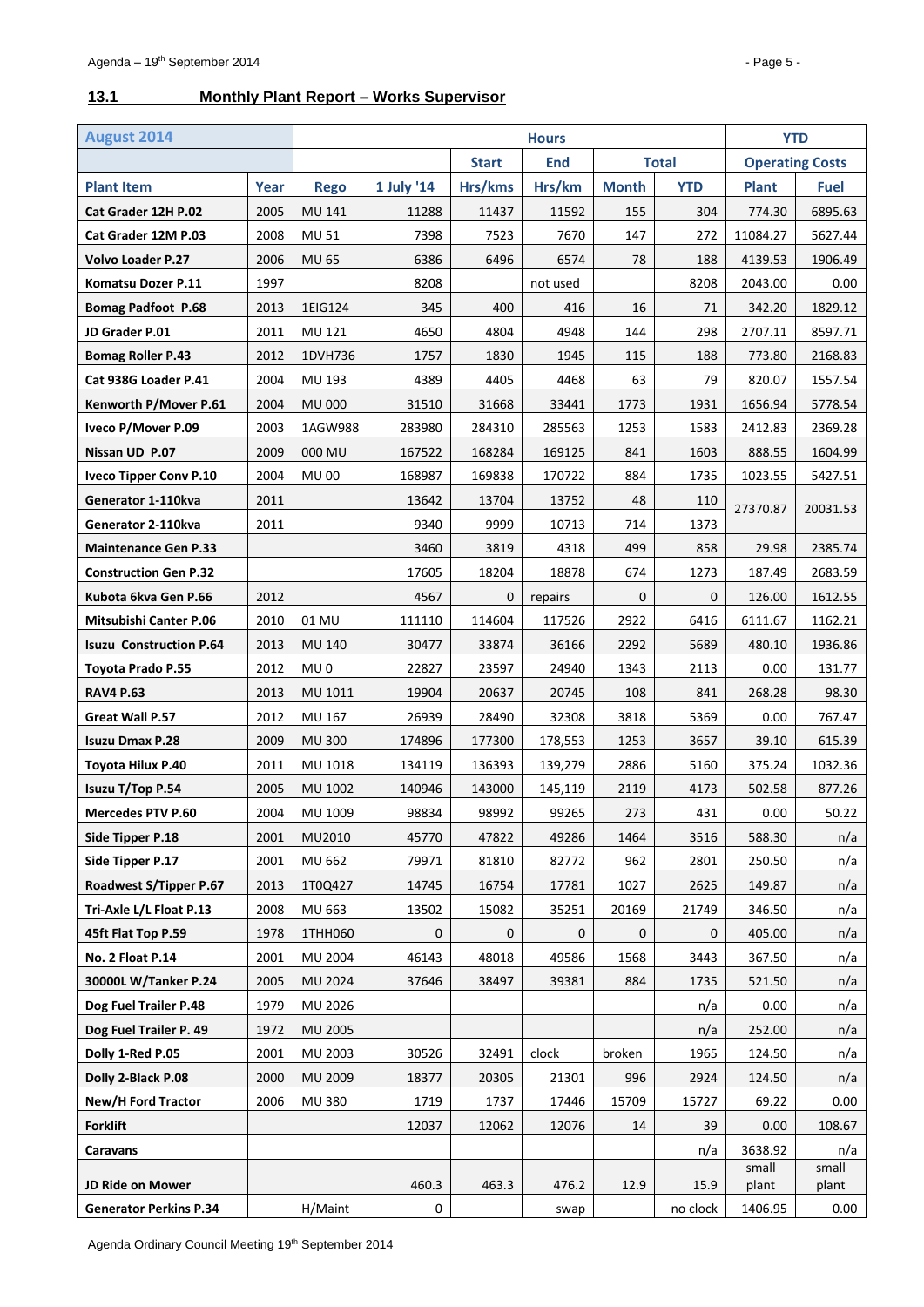| Generator 9KVA P.65             | 2013 | Mechanic | 1423 | swap | 1423 | 0.00   | 313.II |
|---------------------------------|------|----------|------|------|------|--------|--------|
| <b>Heavy Maint Trailer P.62</b> |      | MU 446   |      | n/a  | n/a  | 181.00 | n/a    |

## <span id="page-5-0"></span>**13.2 Works Report – Works Supervisor**

#### **Construction Crew**

Crew are progressing well on the section of road works between Byro and Curbur on the Carnarvon-Mullewa Road. All gravel has been carted, mixed, spread, and partly rolled with the rubber tyre roller. (Pad foot roller has been broken down for two weeks - fuel pump and injectors) Will finish off with pad foot this week.

Most of the gravel has been carted in for the drain wings with just the shaping up and rolling of wing shoulders to go.

As mentioned in previous report the contour banks on the west side of the section crew are working on - about 1.5km north of the Woodleigh-Byro road will require reconstruction when dozer is back on deck. See map 1

In this year's road report/works program for 2014/2015 there were various sections of road that required reforming where the road was flat with no shape and water lay. The program was to do about 20km per year. One of these sections is on the Carnarvon-Mullewa road from the Woodleigh-Byro intersection south to Tin Hut mill - about 4.5km. See map 2

Material that was cut off over years of maintenance grading has been pulled back in from both sides of the road, mixed, wet rolled and the corner re-sheeted. All drains have been re-dressed and two new floodway's put into place. This section is now completed.

While in this area crew will work on the calcrete section south from Tin Hut creek crossing. This is a 2.5km section of works requiring the calcrete in the centre of the road to be ripped -- 6m wide and to depth of 150mm, pulled in fine from both sides of the road, re-mixed with the material from the centre, wet and laid back out with extra rolling.

With the completion of these works on the Carnarvon-Mullewa road crew will then start work on the Woodleigh-Byro road - straightening up of 3 bad corners and gravel sheeting rough/stony sections.

- No. 1 corner 6.6km west of the intersection.
- 150m gravel sheeting over rough/stony section approx 7km west of intersection.
- No. 2 corner 21.4km west of intersection.
- No. 3 corner 49.2km west of intersection.

Depending on time (may have to move onto the sealing works) crew will then move on to the next works programme which is a section between Curbur and Mt Narryer – 800m of re-forming and sheeting where water lays.

#### **Maintenance Crew**

Since my last report Glen and Neil have finished maintenance grading all roads in the Northern section of the shire (4 of these roads were not graded by our crew as these roads will be done under flood damage repairs) Glen & Neil are now working on the Carnarvon-Mullewa Road and have completed a full grade from the northern boundary to Curbur. From Curbur they will do a full grade to the settlement, then from Murchison River south of the settlement to the south boundary.

With the completion of grading on the Carnarvon-Mullewa road (for Landor races) crew will then move back to their camp at Tin Hut Mill and the grading program – Woodleigh/Byro – Muggon/Mt Narryer – Butchers Track.

## **CSIRO Beringarra Pindar - Additional Maintenance**

THEM contractor will commence finishing off the additional maintenance grading on the Beringarra-Pindar Road on the 15/9/2014 starting about 45km north of Pindar to approximately 17km south of Murgoo. This will complete the additional grading program for this year under CSIRO additional maintenance grading and the next 2 grades will come under the Shire Maintenance program.

## **Flood Damage**

The contractors repairing the flood damaged roads in the northern section of the shire are moving along at a good pace on the Erong road with only 200m of works left to completed and at last report from Ross (Jox) Collins (site supervisor of works) on the 11<sup>th</sup> September the Yunda road will have all gravel carted wet, spread and rolled by the end of 18<sup>th</sup> September. This will leave only the heavy/light maintenance grading to finish off. Ross has reported that by Friday 12<sup>th</sup> September works will start on the Beringarra/Mt Gould road.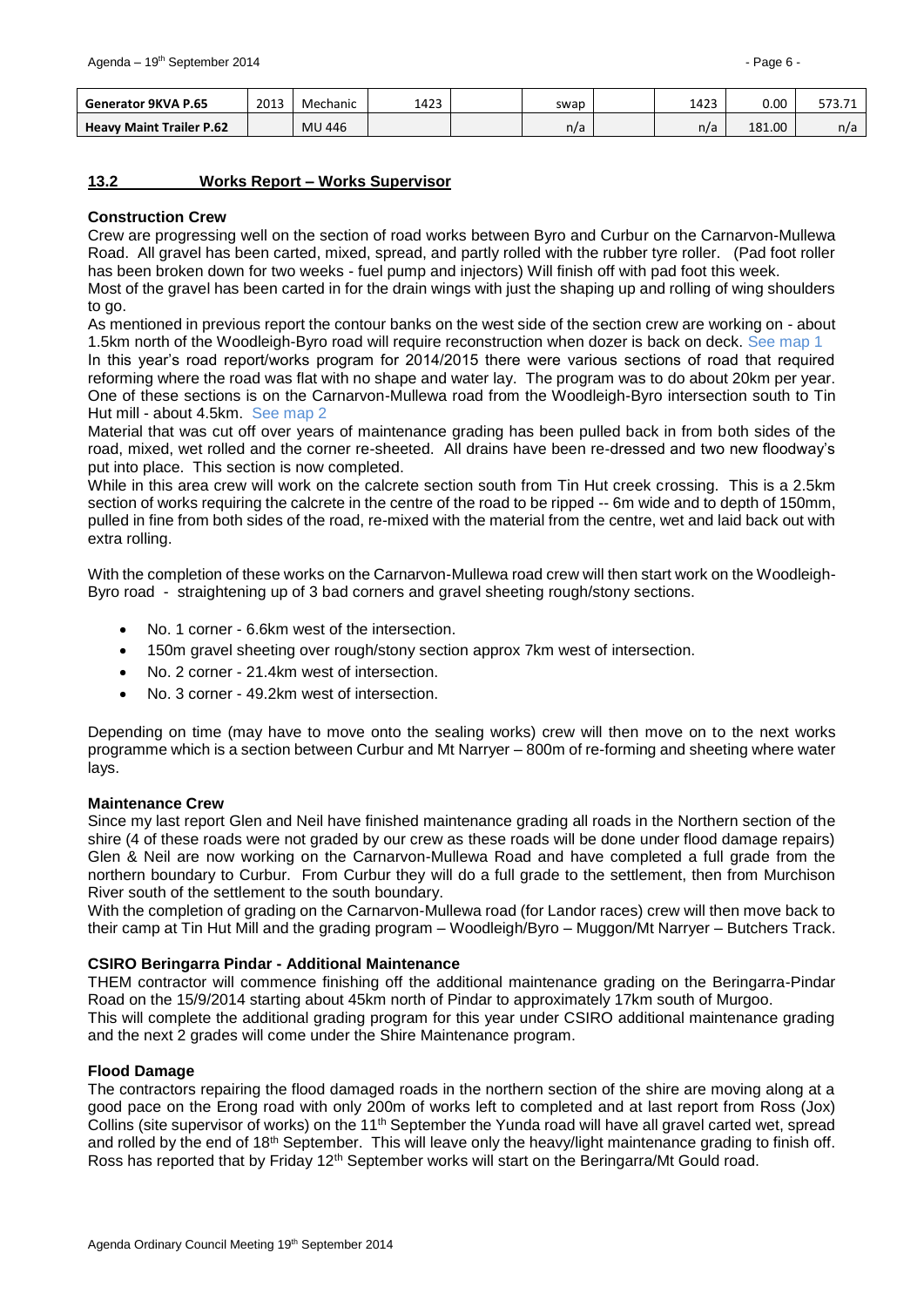#### **Staff Leave**

- $\bullet$  Barry 2 days off  $-22/23$  August 2014
- Dale 3 days off 4/5/8 September 2014
- Brian 1 day 29 August + 3hrs 1 September 2014 RDO's

#### **General - Works Supervisor**

11/08/2014 Meeting with the CEO and Lachlan Miller at the Ballinyoo Bridge for safety audit then up to Beringarra for start of flood damage road repairs commencing next day.

12-15/08/2014 up at Beringarra - Flood damage

20/08/2014 Geraldton changeover of hire vehicle back to Hilux which had been in for repairs (insurance claim) also looked in on how repairs were going on the Dozer.

22/08/2014 10hrs on construction grader - Barry day off

23/08/2014 8hrs on construction grader then out to Beringarra to check on the flood damage repairs.

25/08/2014 Down at Yuin - spoke to drilling contractor ( Rossco Foulkes-Taylor ) about putting down bores for water supply for flood damage road work repairs in the south of the shire.

05/09/2014 Dragging tyres on the Carnarvon–Mullewa road to Curbur Lake

08/09/2014 Up at Beringarra - inspection on how flood damage repairs going. 09/09/2014 LEMC Meeting

| Name                           | Length of | SLK's            | Heavy-Road          | Comments                                     |
|--------------------------------|-----------|------------------|---------------------|----------------------------------------------|
|                                | Road      | Graded           | Maintenance/Repairs |                                              |
|                                |           | this month       | Loader-truck        |                                              |
| Beringarra /Pindar             | 319.80km  |                  |                     |                                              |
| Erong                          | 63.12km   |                  |                     |                                              |
| Beringarra/Byro                | 90.89km   | 63 <sub>km</sub> |                     | <b>Under Flood Damage</b>                    |
| Twin-Peaks/Wooleen             | 47.65km   |                  |                     |                                              |
| Boolardy/Kalli                 | 57.30km   |                  |                     |                                              |
| Byro/Woodleigh                 | 71.00km   |                  |                     |                                              |
| New Forrest/Yallalong          | 36.18km   |                  |                     |                                              |
| M <sup>c</sup> Nabb/Twin-peaks | 49.75km   |                  |                     |                                              |
| Yallalong-West                 | 34.46km   |                  |                     |                                              |
| Mileura/Nookawarra             | 49.08km   |                  |                     |                                              |
| Muggon                         | 38.75km   |                  |                     |                                              |
| Manfred                        | 34.55km   |                  |                     |                                              |
| Beringarra/Mt Gould            | 34.80km   |                  |                     |                                              |
| Tardie/Yuin                    | 13.20km   |                  |                     |                                              |
| Innouendy                      | 9.30km    |                  |                     |                                              |
| <b>Boolardy Homestead</b>      | 2.00km    |                  |                     |                                              |
| Yunda Homestead                | 32.80km   |                  |                     |                                              |
| Meeberrie Woolleen             | 25.22km   |                  |                     |                                              |
| Mt Wittenoom                   | 37.55km   |                  |                     |                                              |
| Woolleen/Mt Wittenoom          | 33.85km   |                  |                     |                                              |
| Beringarra Cue                 | 109.82km  | 30km             |                     |                                              |
| <b>Boolardy Wooleen</b>        | 19.08km   |                  |                     |                                              |
| Kalli Cue East                 | 21.87km   |                  |                     |                                              |
| Coodardy Noondie               | 19.92km   |                  |                     |                                              |
| <b>Butchers Track</b>          | 64.54km   |                  |                     |                                              |
| <b>Butchers Muggon</b>         | 23.80km   |                  |                     |                                              |
| <b>Murchison Settlement</b>    | 2.00km    | 2km              |                     |                                              |
| Pinegrove Yallalong            |           |                  |                     |                                              |
| Carnarvon-Mullewa              | 278.63km  | 88km             |                     | Full grade from north<br>boundary to Curber. |
|                                |           |                  |                     | Tyre drag - settlement                       |
|                                |           |                  |                     | to Curbur Lake.                              |
| Woolgorong-South               | 15.00km   |                  |                     |                                              |
| Nookawarra homestead           |           |                  |                     |                                              |
| Errabiddy-Bluff                | 12km      |                  |                     |                                              |
| Air strip Graded               |           |                  |                     |                                              |

## ROADS GRADED

Total graded this month 165km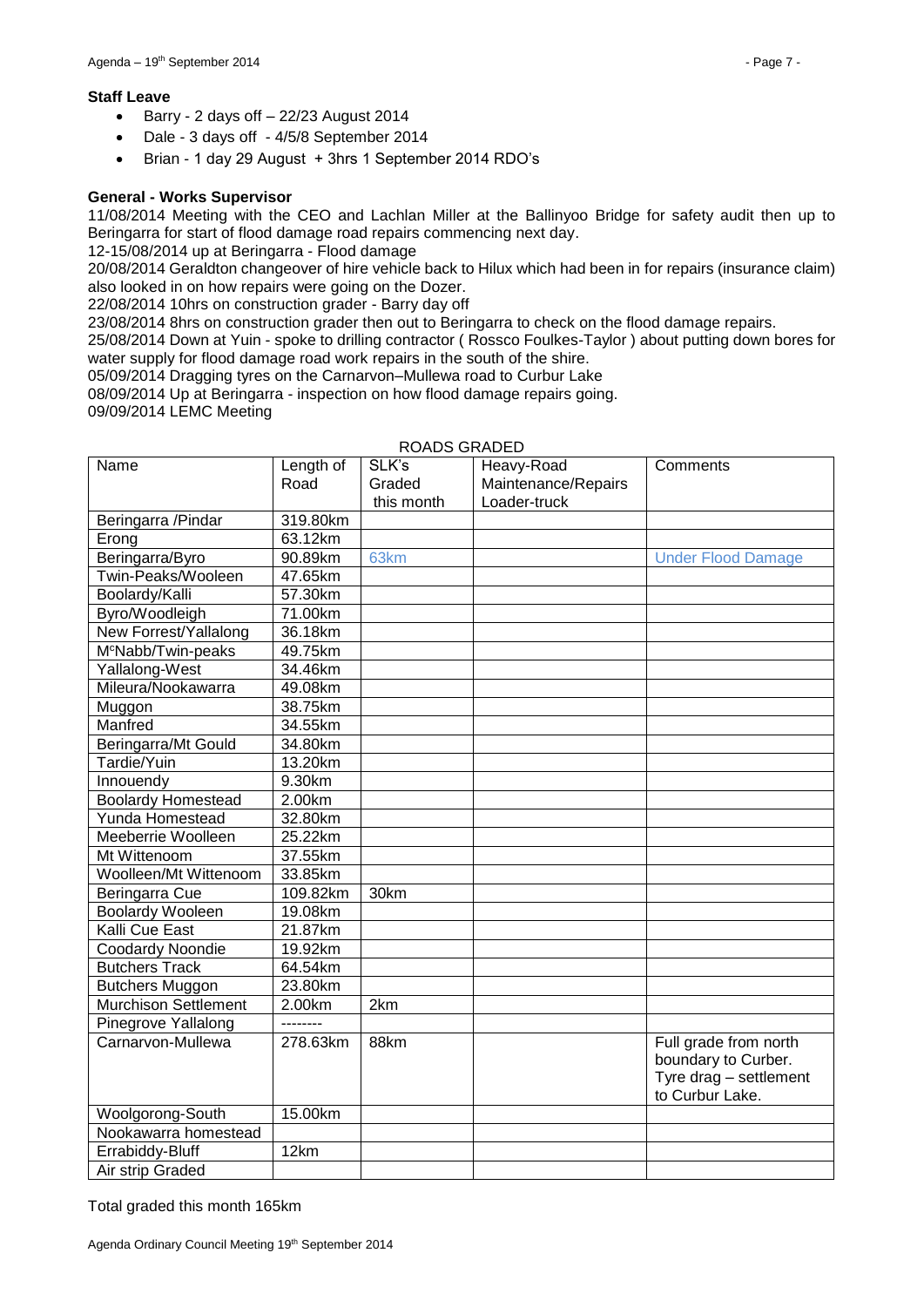## **Recommendation:**

That the Work's Supervisor's report be accepted.

#### **Voting Requirements:**

Simple majority

| <b>Council Decision:</b><br><b>Moved: Councillor</b> | <b>Seconded: Councillor</b> |                 |
|------------------------------------------------------|-----------------------------|-----------------|
| <b>Carried/Lost</b>                                  | For:                        | <b>Against:</b> |

# <span id="page-7-0"></span>**14. ANNOUNCEMENTS CONCERNING MEETINGS ATTENDED**

- <span id="page-7-1"></span>**14.1 Shire President**
- <span id="page-7-2"></span>**14.2 Councillors**

# <span id="page-7-3"></span>**15. REPORTS OF COMMITTEES & WORKING GROUPS**

# <span id="page-7-4"></span>**16. FINANCE**

## <span id="page-7-5"></span>**16.1 Financial Activity Statements to 31st AUGUST 2014**

| File:              | 2.2                                                            |
|--------------------|----------------------------------------------------------------|
| Author:            | Candice Smith – Senior Finance Officer                         |
| Interest Declared: | No interest to disclose                                        |
| Date:              | 11 <sup>th</sup> September 2014                                |
| Attachments:       | Financial Activity Statements for 2 months to 31st August 2014 |
|                    | <b>Balance Sheet</b>                                           |
|                    | Income Statement by Program Summary                            |
|                    | Income Statement by Nature & Type                              |
|                    | Income Statement by Program Detailed                           |

#### **Matter for Consideration:**

Council to consider adopting the Monthly Financial Statements for August 2014.

#### **Background:**

The Local Government (Financial Management) Regulations 1996. Regulation 34 requires that local government report on a monthly basis and prescribes what is required to be reported.

#### **Comment:**

The Current Position at 31 August 2014 is a surplus of \$(170,558)

| Add Operating Revenues down              | (784, 717) |
|------------------------------------------|------------|
| Add Operating Expenditure down           | 808,114    |
| Less Funding Balance Adjustment          | 1,038      |
| Less Capital Revenue down                |            |
| Add Capital Expenditure down             | (107, 057) |
| Less Rate Revenue down                   | 675        |
| <b>Opening Funding Surplus (Deficit)</b> | (88, 611)  |
|                                          | (170, 558) |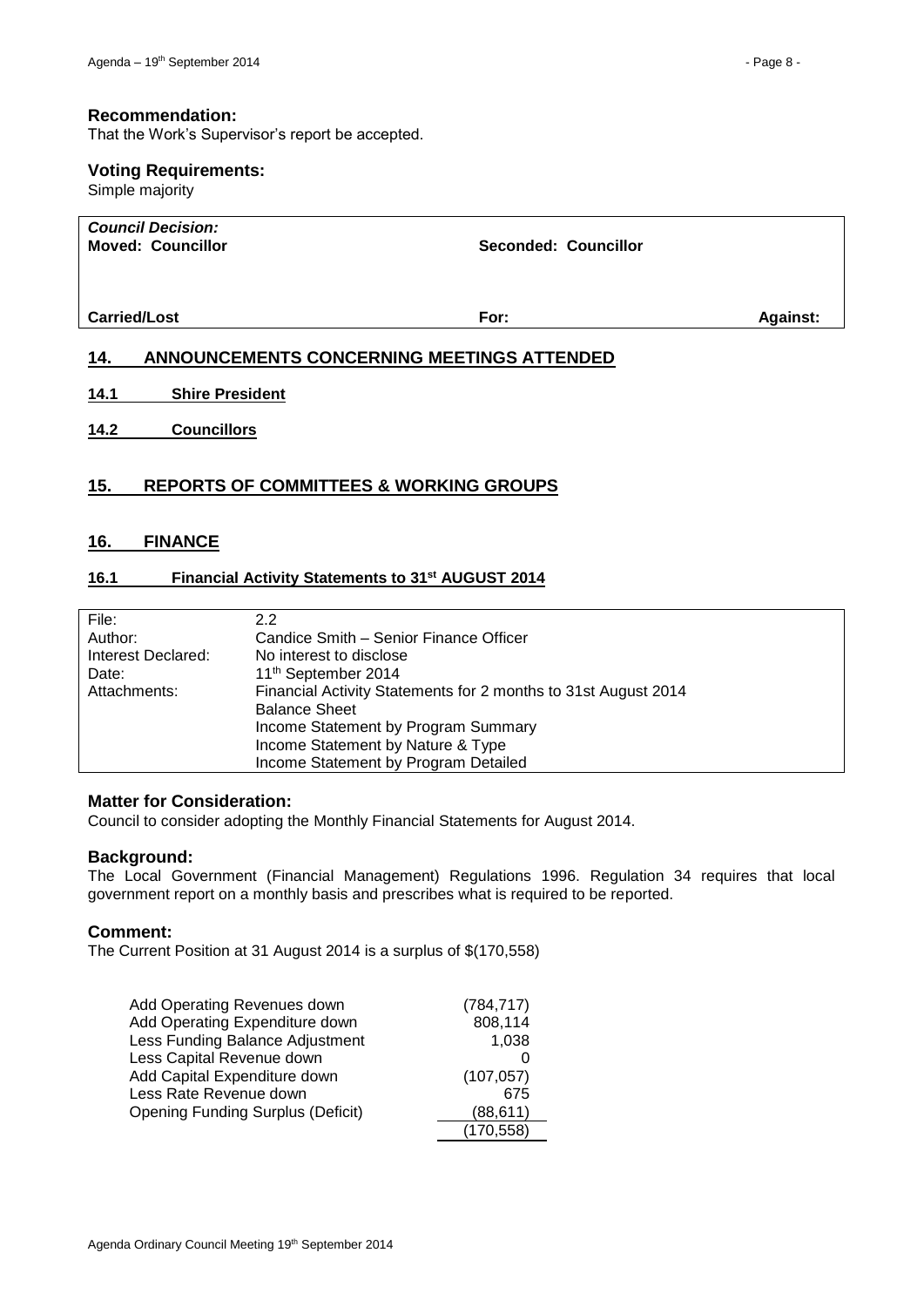In accordance with Council Policy 5.2.1, authorising the CEO to invest funds surplus to immediate operating needs and Regulation 19c of the Local Government (Financial Management) Regulations, two Term Deposits matured in August and were renewed until 27/11/2014:

| Beringarra- Cue Road Reserve TD | \$3,500,000.00 @ 3.56% Maturity 27/09/2014 |
|---------------------------------|--------------------------------------------|
| Crossland MCF Term Deposit      | \$ 300,000.00 @ 3.53% Maturity 27/11/2014  |
| Ballinyoo Bridge                | \$3,500,000.00 @ 3.53% Maturity 27/11/2014 |

## **Statutory Environment:**

Local Government Act 1995

Section 6.4–Specifies that a local government is to prepare "such other financial reports" as is prescribed.

Local Government (Financial Management) Regulations 1996 Regulation 34 states:

> (1) A local government is to prepare each month a statement of financial activity reporting on the sources and applications of funds, as set out in the annual budget under regulation 22(1)(d) for that month in the following detail:

(a) Annual budget estimates, taking into account any expenditure incurred for an additional purpose under section 6.8(1)(b) or (c);

(b) Budget estimates to the end of month to which the statement relates;

(c) Actual amounts of expenditure, revenue and income to the end of the month to which the statement relates;

(d) Material variances between the comparable amounts referred to in paragraphs (b) and

(e) The net current assets at the end of the month to which the statement relates.

**Strategic Implications:** Nil.

# **Policy Implications:**

Nil.

# **Budget/Financial Implications:**

Reports showing year to date financial performance allow monitoring of actual expenditure, revenue and overall results against budget targets.

## **Sustainability Implications:**

- **Environmental:**
	- There are no known significant environmental considerations
- **Economic:**
- There are no known significant economic considerations
- **Social:**

There are no known significant considerations

## **Consultation:**

UHY Haines Norton

## **Recommendation:**

That Council adopt the financial statements for the period ending 31st August 2014 as attached.

## **Voting Requirements:**

Simple majority.

| <b>Council Decision:</b><br><b>Moved: Councillor</b> | <b>Seconded: Councillor</b> |                 |
|------------------------------------------------------|-----------------------------|-----------------|
| <b>Carried/Lost</b>                                  | For:                        | <b>Against:</b> |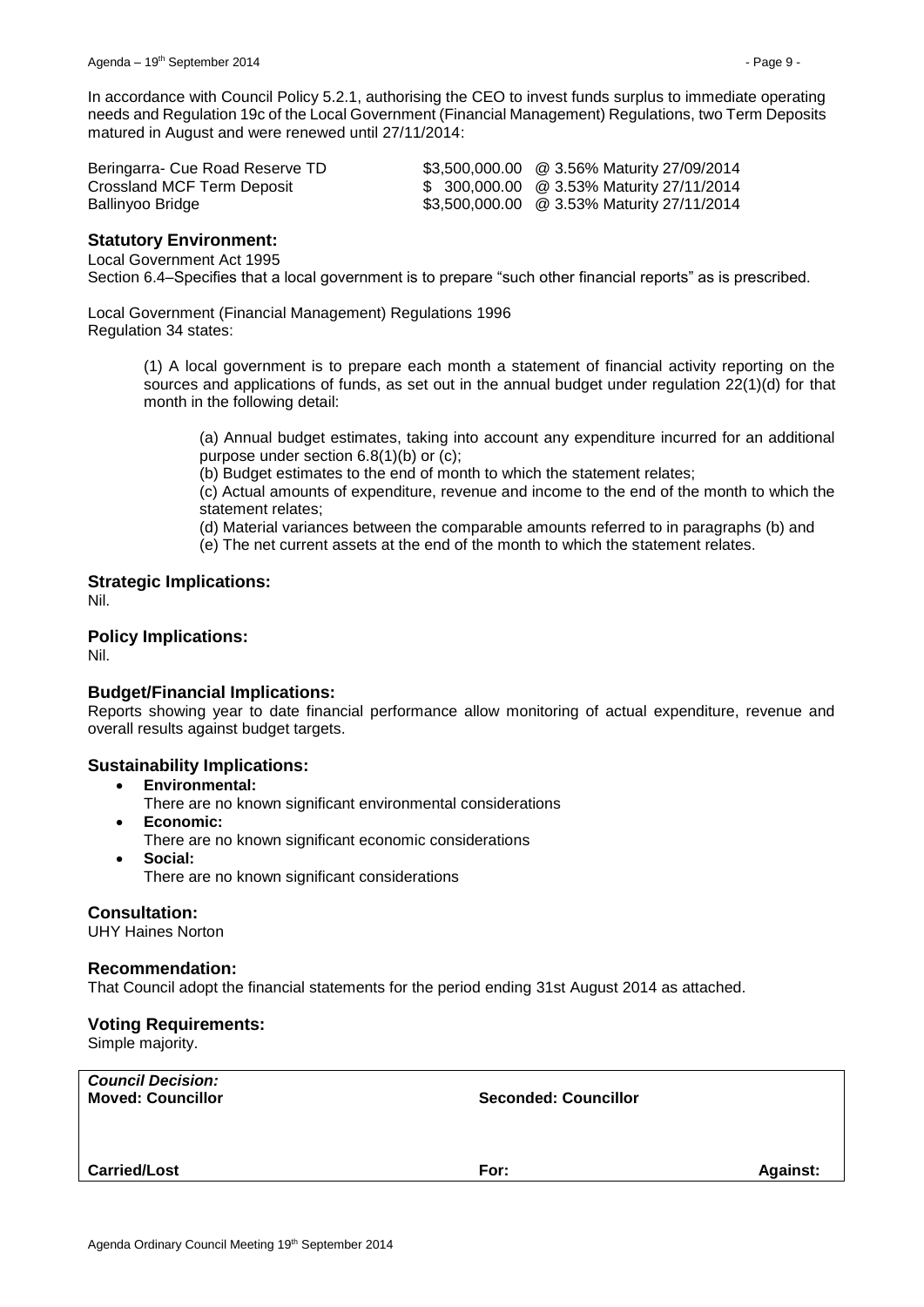# <span id="page-9-0"></span>**16.2 Accounts Paid during AUGUST 2014**

| File:              |                                        |
|--------------------|----------------------------------------|
| Author:            | Candice Smith – Senior Finance Officer |
| Interest Declared: | No interest to disclose                |
| Date:              | 11 <sup>th</sup> September 2014        |
| Attachments:       | EFT & Cheque Details for August 2014   |

# **Matter for Consideration:**

Authorisation of accounts paid during the month of August 2014.

# **Background:**

Accounts paid are required to be submitted each month.

# **Statutory Environment:**

Local Government (Financial Management) Regulations 1996 Reg 13(1)–Requires that where the Chief Executive Officer has delegated power to make payments from the Municipal or Trust funds a list of accounts paid is to be prepared each month.

# **Comment:**

Payments made during the month of August as per attached schedule

# **Strategic Implications:**

None

## **Policy Implications:**

None

# **Budget/Financial Implications:**

Payment from the Municipal and Trust Bank Accounts.

## **Sustainability Implications:**

- **Environmental:**
	- There are no known significant environmental considerations
- **Economic:**
	- There are no known significant economic considerations
- **Social:** There are no known significant considerations

**Consultation:**

Haines Norton

## **Recommendation:**

That the accounts as per the attached Schedule presented to this meeting totalling \$2,256,147.91 which includes \$1,401,408.72 of intra account transfers, be passed for payment/endorsed by Council.

## **Voting Requirements:**

Simple majority

| <b>Moved: Councillor</b> | <b>Seconded: Councillor</b> |                 |
|--------------------------|-----------------------------|-----------------|
| <b>Carried/Lost</b>      | For:                        | <b>Against:</b> |

# <span id="page-9-1"></span>**17. DEVELOPMENT**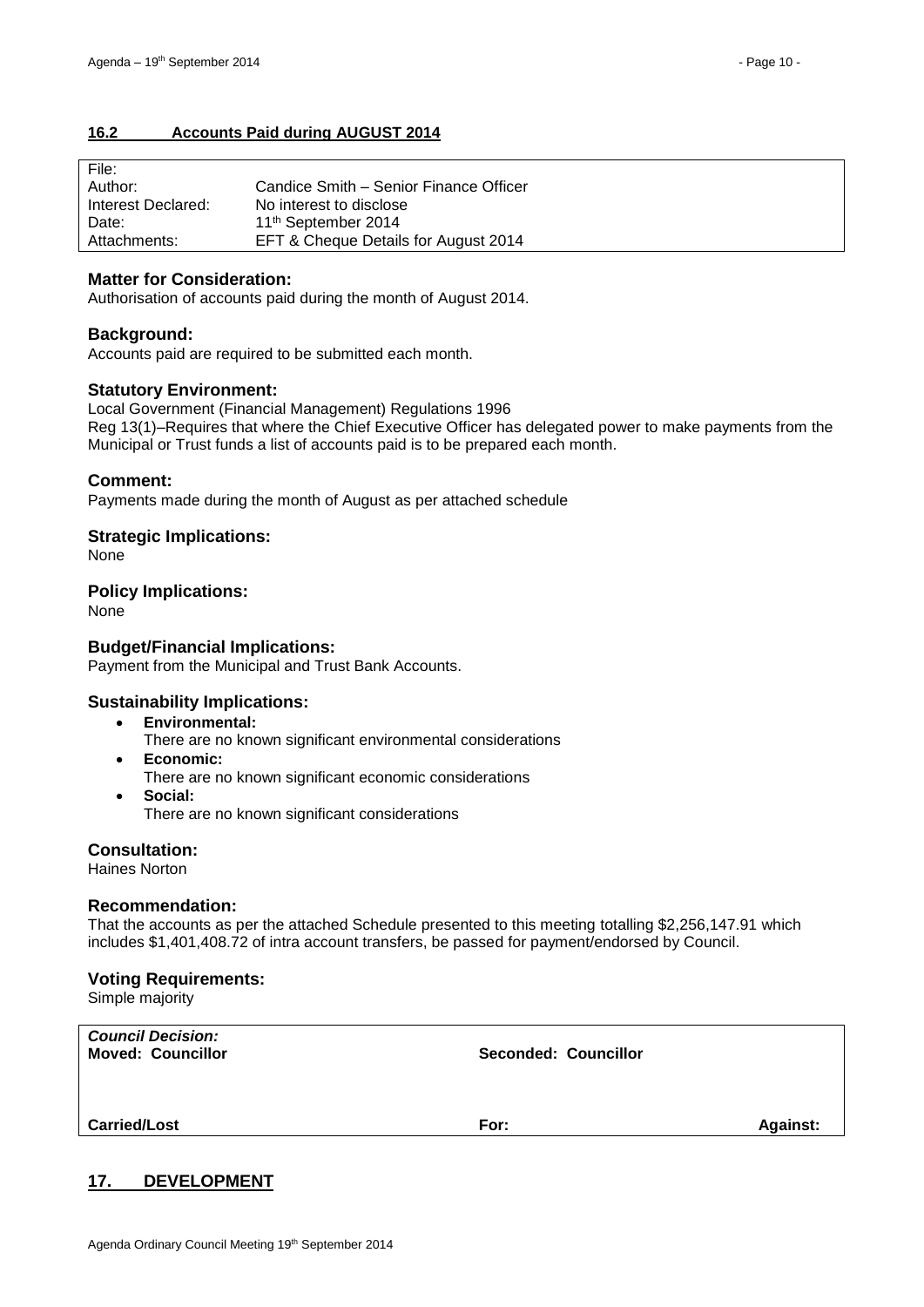## <span id="page-10-0"></span>**17.1 Tender RFT.GTS MU 07.2014 – Flood Damage Works**

| File:              | 12.25                                    |
|--------------------|------------------------------------------|
| Author:            | Jenny Goodbourn- Chief Executive Officer |
| Interest Declared: |                                          |
| Date:              | 15 <sup>th</sup> September 2014          |
| Attachments:       | Tender Report - Greenfields              |

## **Matter for Consideration:**

Tenders have been called for the supply of hired road construction plant with operators for the reinstatement of flood damaged roads at various locations throughout the shire of Murchison. The results of the tender are now presented to council for their decision.

# **Background:**

In July 2014 the shire successfully submitted a claim for flood damage funding to deal with the flood damage that had occurred on the Beringarra-Pindar Road, McNabb–Twin Peak Road and Carnarvon-Mullewa Road following a severe weather event in April 2014. The shire engaged Greenfield Technical Services to call a tender. The tender was advertised and closed on the 2nd September 2014.

## **Comment:**

At the close of tenders there were 20 received. A full report from Greenfield is in the attachment. They have carried out a tender evaluation based on one supplier providing all items of plant and also rated all individual items of plant should the shire prefer to award the tender to a panel of suppliers. If we do award the tender on a panel basis we need to ensure there are an adequate number of suppliers included. At the last flood damage tender we appointed a panel of five suppliers but subsequently one was not interested in suppling only a couple of plant items and pulled out. We then had to change some of our plans as no one else on the panel had a grid roller.

## **Statutory Environment:**

Local Government Act 1995 s.3.57 and the Local Government (Functions and General) Regulations 1996 – Part 4- tenders for providing goods and services. Shire of Murchison purchasing policy.

## **Strategic Implications:**

Nil

# **Sustainability Implications:**

- **Environmental:**
	- There are no known significant environmental considerations
- **Economic:**
	- There are no known significant economic considerations
- **Social:** There are no known significant considerations

## **Policy Implications:**

Nil

## **Financial Implications:**

The scheduled works have been included in the transport section of the adopted budget and funding is being provided under WANDRRA.

## **Consultation:**

Brian Wundenberg – Works Supervisor Michael Keane – Greenfield Technical Services

## **Recommendation:**

That the tender be awarded to BIMS Earthmoving; or

That the tender is awarded to a panel of suppliers consisting of:-

Australian Mining & Civil BIMS Earthmoving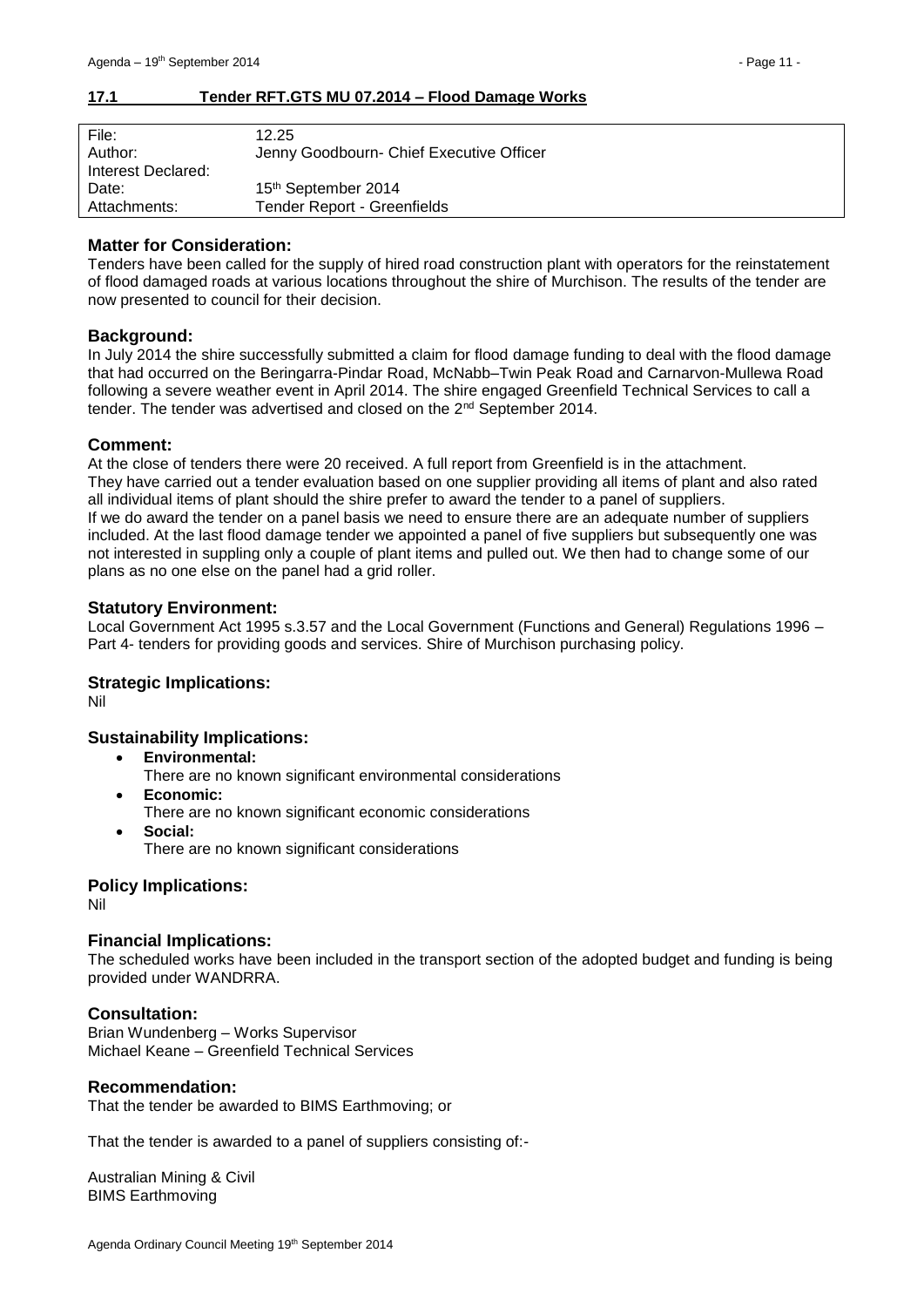Civil Maintenance & Construction CM Gould & Sons Grading Services Australia Pty Ltd Gungulla Mackay Pty Ltd Kimberley Site Services Lenane holdings LRA Civil Pty Ltd Moorarie Station Multibiz Phelps Transport Quadrio Earthmoving Reepar Asset Protection RHT Nominees Squires Resources Them Earthmoving Thurkles Dozing Tremor Earthmoving Yarlarwheelor

## **Voting Requirements:**

Simple Majority

| <b>Council Decision:</b><br><b>Moved: Councillor</b> | <b>Seconded: Councillor</b> |                 |
|------------------------------------------------------|-----------------------------|-----------------|
| <b>Carried/Lost</b>                                  | For:                        | <b>Against:</b> |

## <span id="page-11-0"></span>**17.2 Tender 10.2014 Lawn Bowls**

| File:              | 11.2                            |
|--------------------|---------------------------------|
| Author:            | Jenny Goodbourn                 |
| Interest Declared: | None                            |
| Date:              | 15 <sup>th</sup> September 2014 |
| Attachments:       | Nil                             |

## **Matter for Consideration:**

Council to consider tenders received for the provision of two synthetic lawn bowls rinks.

## **Background:**

Tenders were called and advertised in the West Australian on the13th August. Tenders closed on the 10<sup>th</sup> September.

#### **Comment:**

Three tenders were received:-

| <b>Supplier</b>                        | <b>Price</b> | <b>Additional</b>                    |
|----------------------------------------|--------------|--------------------------------------|
| Evergreen - Ultra Plus                 | \$113,550    |                                      |
| Evergreen - Dry Max                    | \$110,620    |                                      |
| Artificial Lawn Supplies - Dales Pro   | \$139,350    |                                      |
| Artificial lawn Supplies - Supergrasse | \$131,850    |                                      |
| Green Planet Sport- Dry Max            | \$93,500     | \$3,850 - Drainage, \$1,650 Soak Pit |
| Green Planet Sport - Monarch Pro       | \$96,250     | \$3,850 - Drainage, \$1,650 Soak Pit |

All three companies are WA based. Evergreen and Green Planet Sport are quoting on the same products. Monarch Pro is another name for Ultra Plus.

Evergreen has completed bowling rinks at:- Geraldton, Mullewa, Leonora, Koorda, Jurien Bay and many other shires.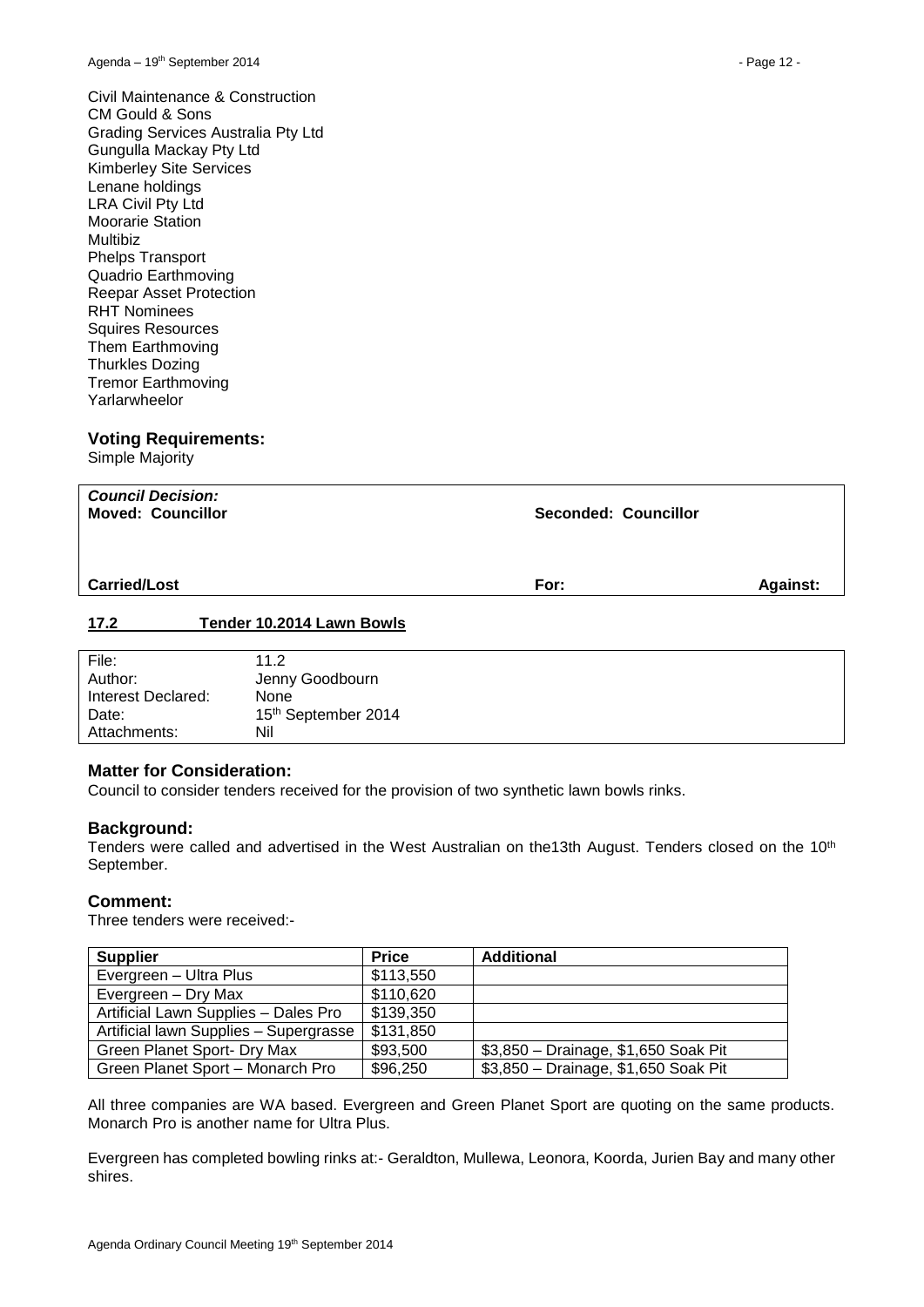Green Planet Sport has recently completed bowling rinks for:- Shire of York, Gosnells and South Perth Bowling Club as well as many others.

Evergreen have been to the settlement and inspected the site. Both Evergreen and Green Planet Sport have very similar installation methods. The tender from Evergreen includes drainage whilst this is included as an optional extra with the Green Planet Sport tender.

## **Statutory Environment:**

Nil.

## **Strategic Implications:**

N/A

## **Sustainability Implications**

- **Environmental**
	- There are no known significant environmental implications
- **Economic** There are no known significant economic implications.
- **Social** There are no known significant social considerations.

# **Policy Implications:**

Nil

# **Financial Implications:**

There is a budget allocation of \$120,000 in this year's budget.

# **Consultation:**

Nil

## **Recommendation:**

That council award the tender for the supply and installation of a synthetic bowling green to XXXX

## **Voting Requirements:**

Simple Majority

| <b>Council Decision:</b><br><b>Moved: Councillor</b> | <b>Seconded: Councillor</b> |                 |
|------------------------------------------------------|-----------------------------|-----------------|
| <b>Carried/Lost</b>                                  | For:                        | <b>Against:</b> |

## <span id="page-12-0"></span>**17.3 Tender 11.2014 Laundry & Accommodation**

| File:<br>Author:   | 13.11<br>Jenny Goodbourn      |
|--------------------|-------------------------------|
| Interest Declared: | None                          |
| Date:              | 15th September 2014           |
| Attachments:       | Laundry & Accommodation Plans |

## **Matter for Consideration:**

Council to consider tenders received for the provision of a laundry and accommodation units.

## **Background:**

Tenders were called and advertised in the West Australian on the 13th August. Tenders closed on the 10<sup>th</sup> September.

## **Comment:**

Six tenders were received:-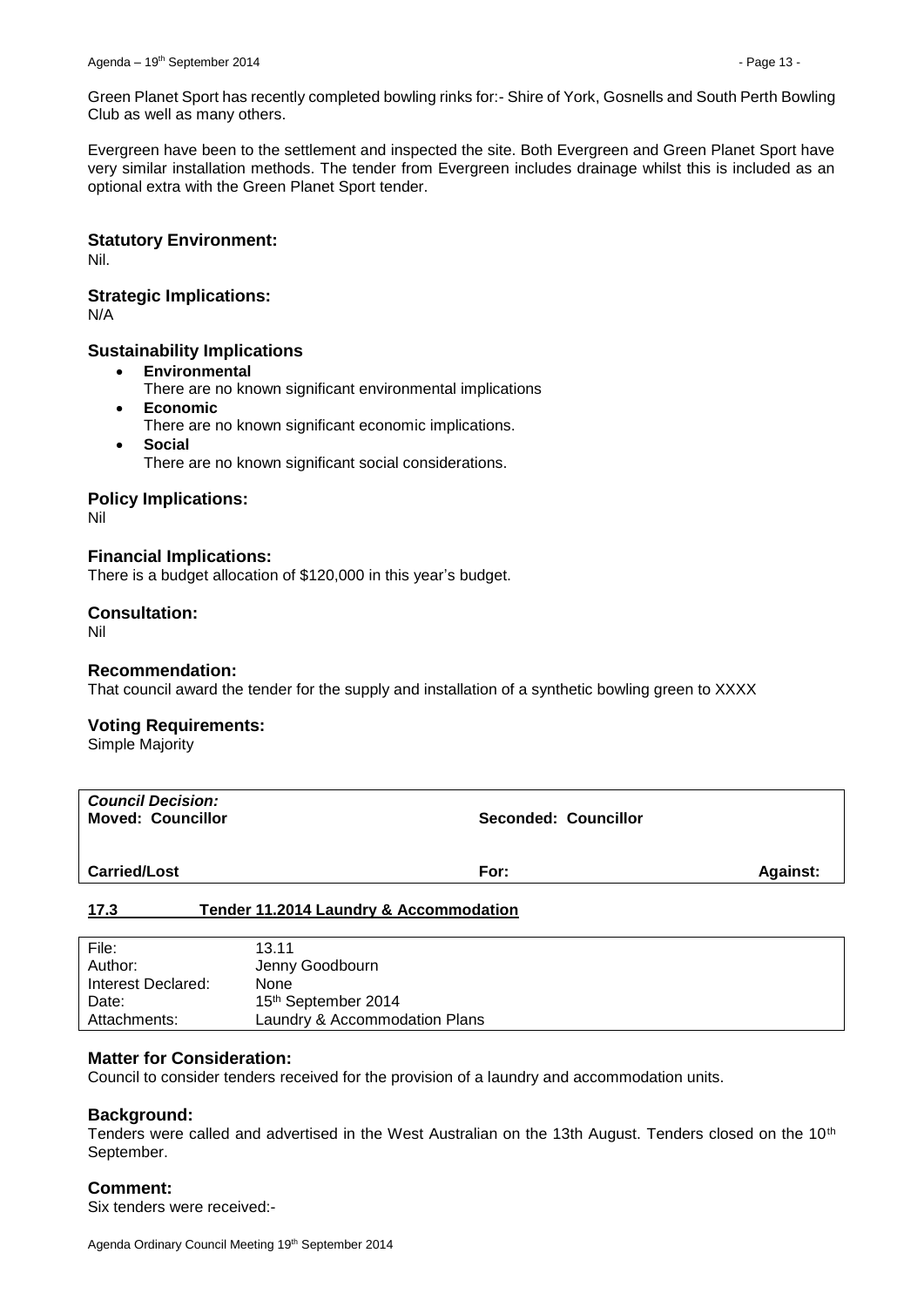| <b>Supplier</b>      | Laundry     | <b>Accommodation</b> | <b>TOTAL COST</b> | <b>Additional</b>  |
|----------------------|-------------|----------------------|-------------------|--------------------|
|                      |             | <b>Units</b>         |                   |                    |
| Simple Life Projects | \$86,500.00 | \$161,000.00         | \$247,500.00      |                    |
| Fleetwood            | \$56,739.08 | \$86,592.07          | \$143,331.15      |                    |
| El Group             | \$39,050.00 | \$98,120.00          | \$137,170.00      | Standard flat roof |
| Pindan Modular       | \$79,602.80 | \$138,786.78         | \$218,389.58      |                    |
| <b>WBS Modular</b>   | \$82,600.00 | \$139,850.00         | \$222,450.00      |                    |
| Nordic Homes         | \$67,120.00 | \$137,420.00         | \$204,540.00      |                    |

The EI Group tender is a flat roof design that does not match the existing buildings. Simple Life Projects have only included a floor plan but do state that the buildings will have vertical cladding and curved roof extension similar to the existing buildings.

The Fleetwood tender does not include flooring for the verandahs but I have asked them to provide a costing as the rest of their pricing appears very competitive.

All tenders include fit-out of the laundry and accommodation units.

The shire is to prepare the site and organise plumbing and power supply as required.

# **Statutory Environment:**

Nil.

# **Strategic Implications:**

N/A

# **Sustainability Implications**

**Environmental**

There are no known significant environmental implications

**Economic**

This was identified in the shires strategic planning as a priority area for development. Additional facilities and accommodation at the caravan park will provide greater economic opportunity and helps to develop tourism in the shire.

 **Social** There are no known significant social considerations.

## **Policy Implications:**

Nil

## **Financial Implications:**

There is a budget allocation of \$385,851 for this project.

## **Consultation:**

Nil

## **Recommendation:**

That council award the tender for the supply and installation of a laundry and accommodation units to XXXX

## **Voting Requirements:**

Simple Majority

| <b>Council Decision:</b><br><b>Moved: Councillor</b> | <b>Seconded: Councillor</b> |                 |
|------------------------------------------------------|-----------------------------|-----------------|
| <b>Carried/Lost</b>                                  | For:                        | <b>Against:</b> |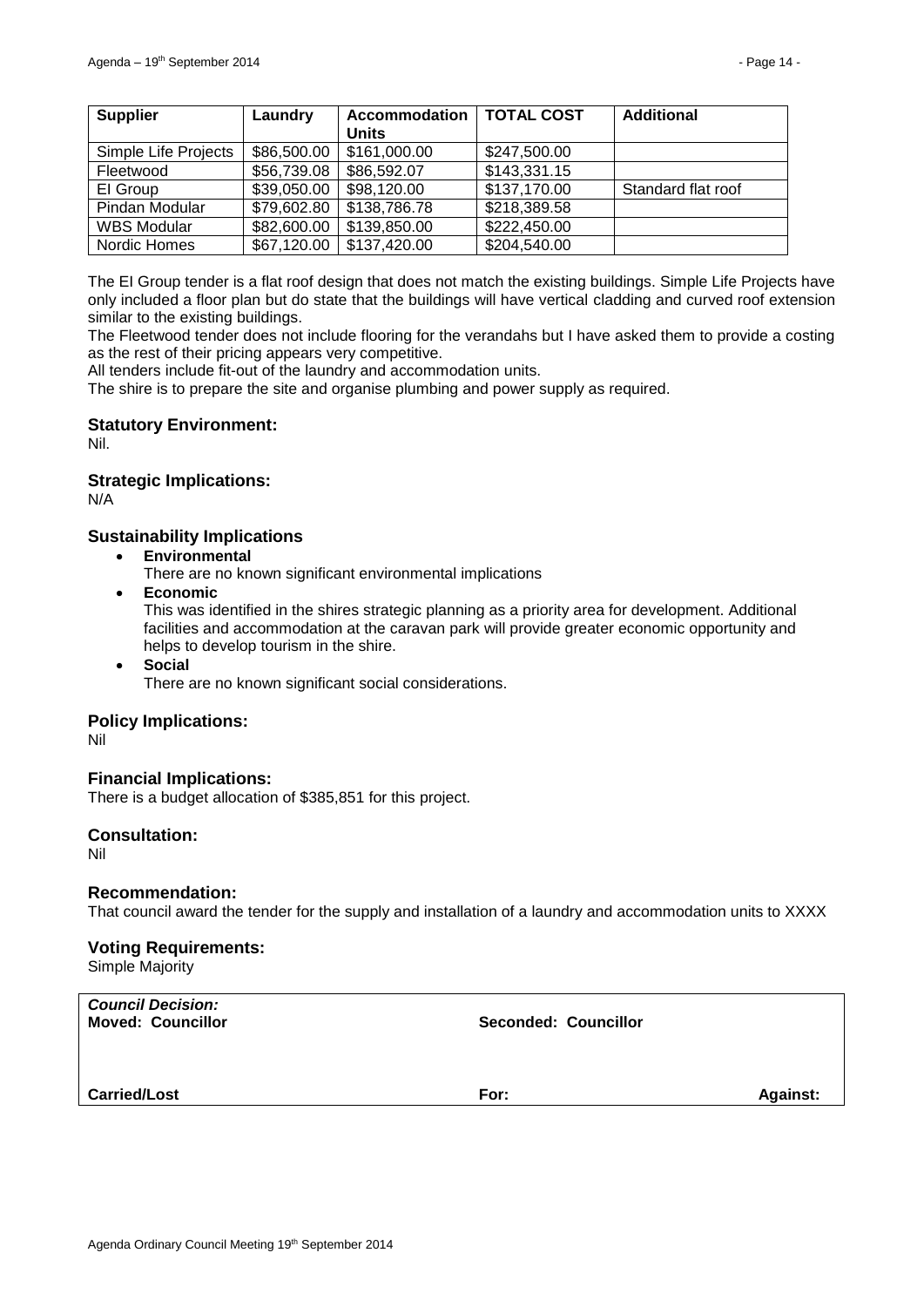# <span id="page-14-0"></span>**17.4 ULP Tank at Roadhouse**

| File:<br>Author:   | 13.11<br>Jenny Goodbourn |
|--------------------|--------------------------|
| Interest Declared: | Nil                      |
| Date:              | 15th September 2014      |
| Attachments:       | Quotes Petro & FuelFix   |

# **Matter for Consideration:**

Replacement of the underground ULP tank at the roadhouse.

# **Background:**

A delivery of ULP was made on the 23rd July and when the tank was dipped on the following Friday it was discovered that there was a leak as most of it had gone. Further dips proved that the ULP tank was leaking as the fuel continued to reduce. We have had to stop using the tank and currently only have an emergency supply available at the depot for people that would be stranded here.

At the August meeting council resolved:

*That council amend the budget to defer the purchase of the handy hitch (\$50,000) and use \$35,000 of these funds toward the purchase and installation of a new ULP and diesel tank at the roadhouse*. This gave us a budget of \$75,000 to cover the two tanks.

# **Comments:**

Following the last meeting the CEO and works supervisor met on site with representatives from Petro Industrial. Various options were discussed. Two quotes were prepared – one utilising our existing bowser which meant that the tanks would have to be installed in the garden bed to the west of the existing bowser and one with the tanks located near to the existing diesel tank. To install them further away would need the fitting of pumps to the tanks to push the fuel to the bowser as the new tanks are top fill/dispensing and the existing bowser would only be able to draw the fuel about 10-15 metres.

The quote for using the existing bowser was \$117,731.00 and to have a new bowser and tanks further away was \$ 159,337.00.

A quote from FuelFix was received which is \$133,707.00 but this does not include removal of the underground tanks (\$14,585.00) or the Dangerous Goods documentation which is required (\$8,850.00).

The quotes were circulated to councillors for their consideration.

Regarding funding for the works. Following the budget amendment at the August meeting we have \$75,000 budgeted. We may well be able to lodge an insurance claim – this can only be determined when we get the old tank out and see what has caused the problem. I have notified LGIS of the possibility of a claim.

Other options could include a request to vary the R4R grant – we currently have \$385,851 in the budget for the new laundry and motel units. We may be able to use \$80,000 towards the fuel if they will agree to the variation.

Also I have received the \$42,404.46 insurance payment lodged in respect of the forensic audit council paid for in 2011.This provides an additional \$42,404 of unbudgeted income which could be used toward this.

Having no ULP available at the settlement is a major problem. It is having a big impact on the Pia Wajarri community who travel to the roadhouse for fuel and supplies and due to the remoteness and isolation of the settlement is also causing problems for travellers in the region.

Due to these problems President Halleen declared the situation an emergency under section 6.8 of the Local Government Act and authorised works to go ahead. This decision needs to be endorsed by council as the expenditure was not included in the annual budget.

# **Statutory Environment:**

## **Local Government Act 1995 s6.8.Expenditure from municipal fund not included in annual budget**

- (1) A local government is not to incur expenditure from its municipal fund for an additional purpose except where the expenditure —
	- (a) is incurred in a financial year before the adoption of the annual budget by the local government; or
	- (b) is authorised in advance by resolution\*; or
	- (c) is authorised in advance by the mayor or president in an emergency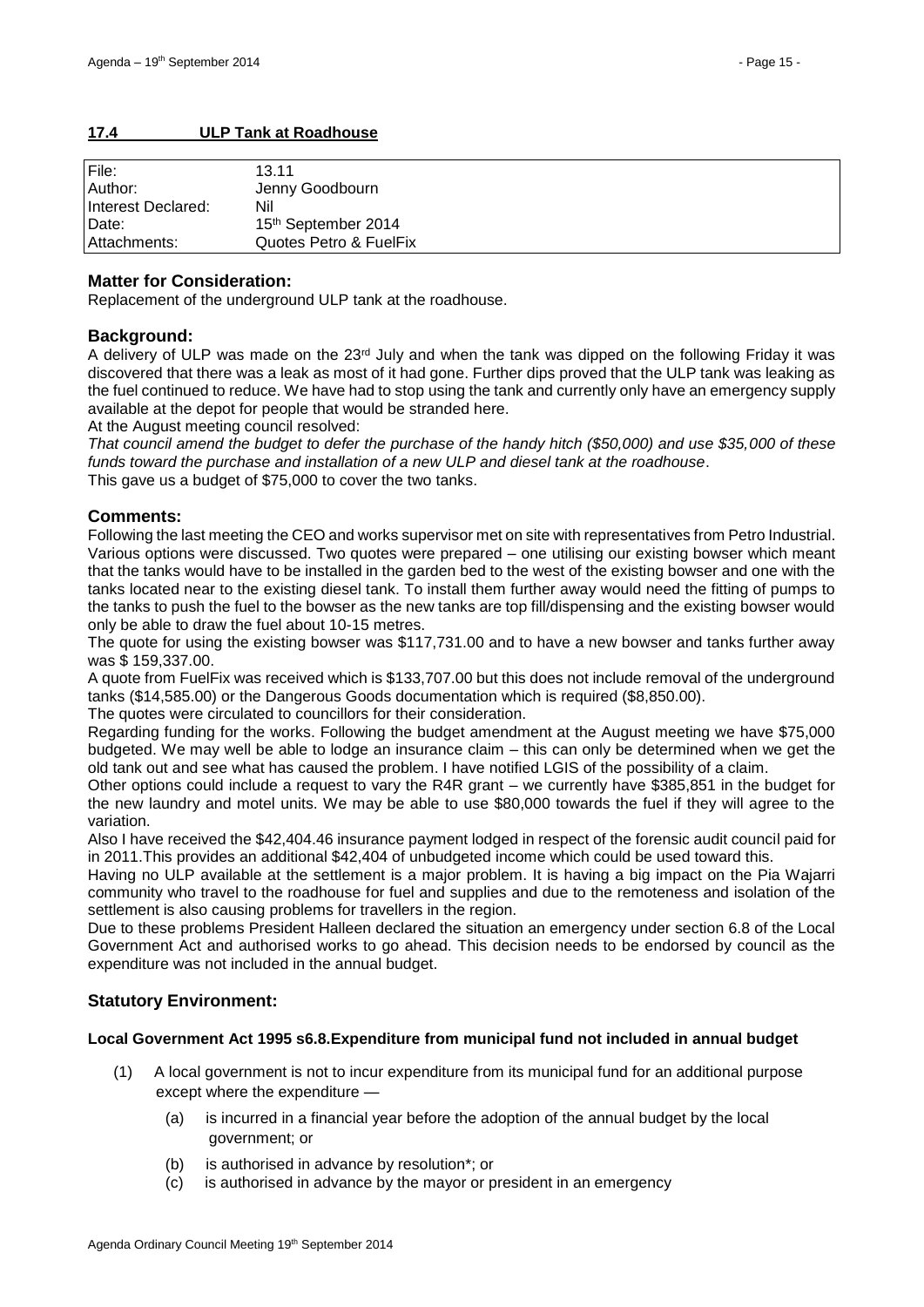## **Local Government (Function and General) Regulations 1996**

11.2 Tenders do not have to be publicly invited according to the requirements of this Division if —

(a) the supply of the goods or services is to be obtained from expenditure authorised in an emergency under section 6.8(1)(c) of the Act

## **Sustainability Implications:**

- **Environmental**
	- There are no known significant environmental implications associated with this decision
- **Economic**

There are major significant economic implications associated with this decision as the provision of ULP at the settlement is a fundamental necessity for all road users.

**Social**

There are major significant social considerations associated with this decision, especially as part of the services provided to local residents and the Pia Wajarri Community.

## **Strategic Implications:**

Nil

## **Policy Implications:**

Nil

## **Financial Implications:**

There is a current budget allocation of \$75,000. Other funding will be required but this will be decided once the tanks are removed and the cause of the problem is discovered as it may possibly be covered by insurance.

## **Consultation:**

Petro Industrial FuelFix

## **Recommendation:**

That council endorses the decision of the shire president to call this situation an emergency and authorises the expenditure to install a new retail fuel set-up as per the quote supplied by Petro Industrial.

## **Voting Requirements:**

Absolute Majority

| <b>Council Decision:</b><br><b>Moved: Councillor</b> | <b>Seconded: Councillor</b> |                 |
|------------------------------------------------------|-----------------------------|-----------------|
| <b>Carried/Lost</b>                                  | For:                        | <b>Against:</b> |
| 47F<br>Barrian Broadcollands and                     |                             |                 |

#### <span id="page-15-0"></span>**17.5 Power Supply Issues**

| File:              | 13.11               |
|--------------------|---------------------|
| Author:            | Jenny Goodbourn     |
| Interest Declared: | Nil                 |
| Date:              | 15th September 2014 |
| Attachments:       | JMG                 |

# **Matter for Consideration:**

Power supply issues discovered at the settlement when recent repairs were carried out.

## **Background:**

The settlement has been experiencing some problems with the diesel generators and at the August meeting council resolved:

 That council ratifies the decision made via teleconference to carry out the repairs and upgrade to the gen sets.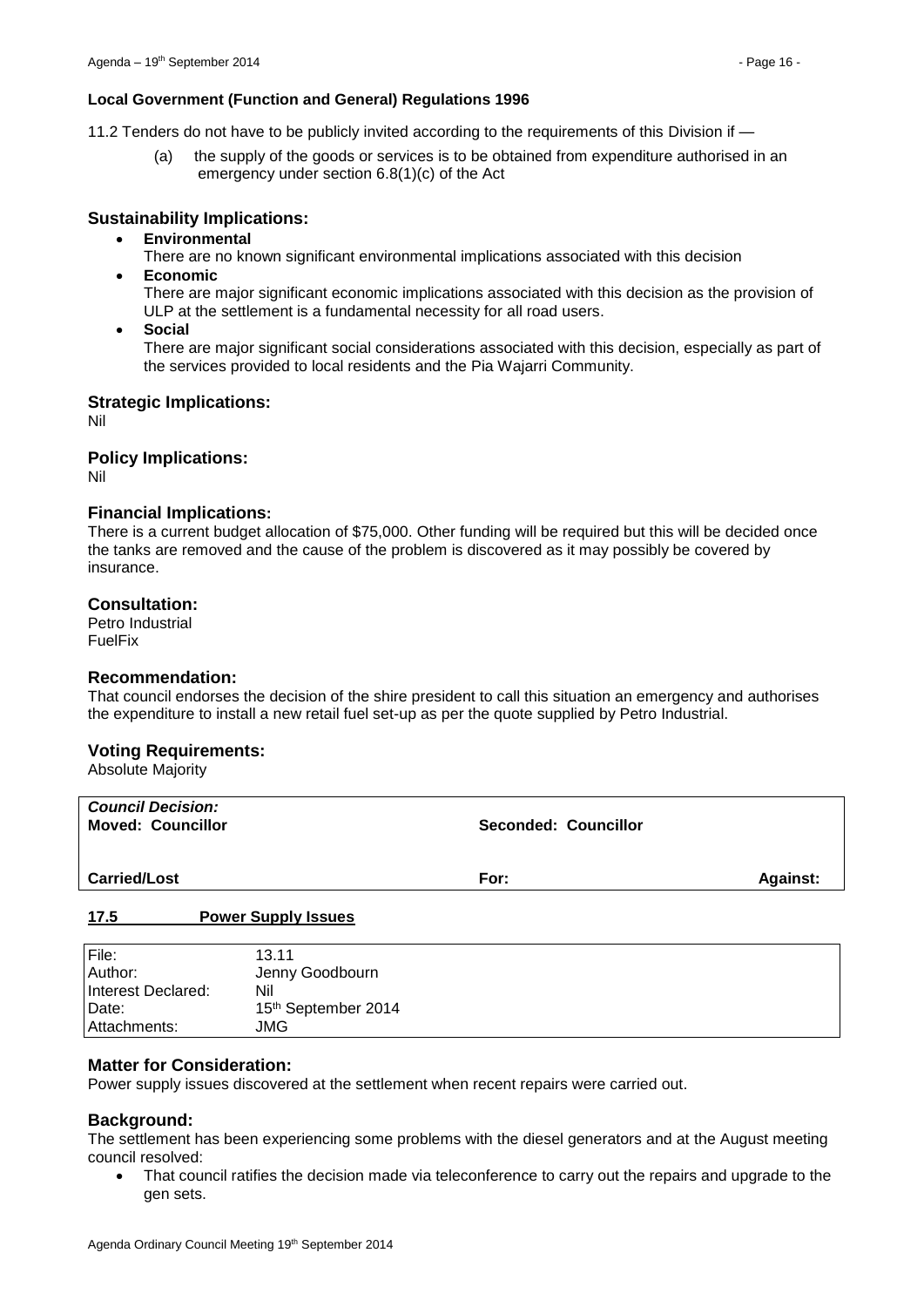That council amend the budget to defer the purchase of the handy hitch (\$50,000) and use \$15,000 of these funds toward the repairs and upgrade to the settlement gen sets

## **Comments:**

Following the August meeting JMG were on site and carried out repairs to the settlement gen sets. Full details of all work undertaken is in the attached letter.

Whilst JMG were here they fitted up the old gen set as a back-up for the roadhouse. This was because the works they had to carry out necessitated taking the no 1 & 2 gen sets down for several hours over two days. They are proposing that they move this back to the generator shed and install it as a backup to power the road house, water pump and the office in case of emergencies.

They have found quite a few problems with the power supply and load distributions which are contributing to the problems with the generators and have proposed additional works to rectify these problems. We also had an issue with one of the green power domes outside the office – a tourist drove off straight over it. When JMG took the dome off the inside was broken and the wires were only a fraction apart. Had they have touched the whole system would have been knocked out.

Some of the damage – to the Easy Gen Control Module and the failed fuel pump - has been caused by electrical fusion and should be recoverable under our insurance. We are currently preparing a claim for submission to LGIS.

The total estimate for the proposed works is \$\$47,039 plus GST. Whilst these specific works had not been budgeted for we do have an allocation of \$100,000 for building maintenance in this year's budget and some of the proposed works do appear quite serious. The following email was received from JMG with the list of works so council may wish to determine which works it wishes to proceed with at this point. The recommendation includes some 'critical' spares be kept on site- these total \$7,449 + GST.

## *Hi Brian / Jenny,*

*I have prepared the attached estimation of costs for the additional works that we identified as being required whilst on site some three weeks previous.*

*The attached document has a pricing schedule which gives estimates of the labour and material costs for the different items identified that you can delete if deemed as not required at this point in time.*

*In the best interests of power plant and the Settlement, we would as a minimum:*

- *Carry out the reconnection of the gen set 3 to the site main and carry out modifications as required to run gen 3 to power the road house, pumps and shire offices*
- *Modify the governor's on each gen set.*
- *Remove and replace damaged power dome.*
- *Change configuration of mains in power dome 2 to allow for parallel configuration.*
- *Replace fuel pump motor 2*
- *Supply and install new batteries and chargers to the gen set control panel*
- *Purchase additional spare main switches*
- *Install phase fail / power loss monitors to critical equipment.*
- *Change load distribution in the Road House.*
- *Check all domes and modify load distribution as required.*

*Additionally, the condition of the cabling within the CEO residence is such that the insulation around the conductors is degraded to a point that it is offering minimal resistance.*

*If you accept our quotation, it is our intention to be on site Monday 22nd September for a period of 5 days.*

*Look forward to hearing from you.*

#### *Kind Regards Michael Gribble*

# **Statutory Environment:**

Nil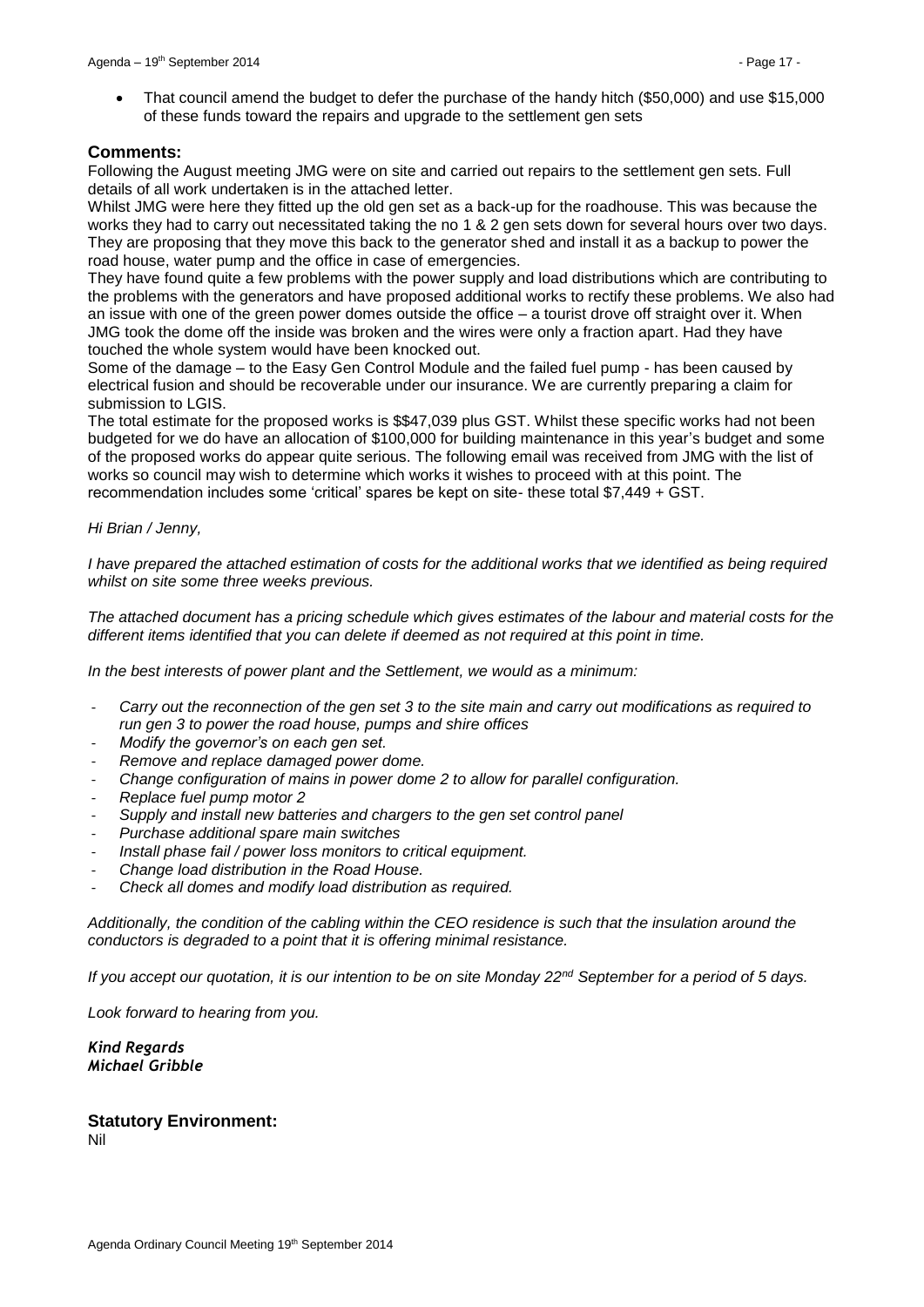## **Sustainability Implications:**

- **Environmental**
- There are no known significant environmental implications associated with this decision **Economic**
- There are no known significant economic implications associated with this decision **Social**
	- There are no known major significant social considerations associated with this decision,

#### **Strategic Implications:**

Nil

## **Policy Implications:**

Nil

## **Financial Implications:**

Works could be carried out within the \$100,000 building maintenance allocation.

## **Consultation:**

JMG

## **Recommendation:**

That council authorises the additional electrical works as listed and engages JMG to carry out the repairs/upgrades.

#### **Voting Requirements:**

Simple Majority

| <b>Council Decision:</b><br><b>Moved: Councillor</b> | <b>Seconded: Councillor</b> |                 |
|------------------------------------------------------|-----------------------------|-----------------|
| <b>Carried/Lost</b>                                  | For:                        | <b>Against:</b> |

## <span id="page-17-0"></span>**18. ADMINISTRATION**

#### <span id="page-17-1"></span>**18.1 Boundary Alteration**

| File:<br>Author:   | 10.3<br>Jenny Goodbourn         |
|--------------------|---------------------------------|
| Interest Declared: | Nil                             |
| Date:              | 10 <sup>th</sup> September 2014 |
| l Attachments:     | Upper Gascoyne Letter           |

## **Matter for Consideration:**

Letter to request correction/alteration to boundary.

#### **Background:**

We have received the attached letter from the Shire of Upper Gascoyne regarding a minor boundary change to allow for all of Carey Downs Station to be within the Shire of Upper Gascoyne.

#### **Comments:**

According to the Landgate shire map the boundary shows all of Carey Downs and Callytharra Springs stations in the Shire of Upper Gascoyne but on the valuation roll received from the Valuer General there is 16,894 hectares of Carey Downs listed in the Shire of Murchison with a value of \$7,004. This results in a minimum rate charge being generated by the Shire each year as well as a larger rate charge from the Shire of Upper Gascoyne.

It would appear there is an error somewhere that needs to be corrected so the pastoral lease boundary aligns with the shire boundary.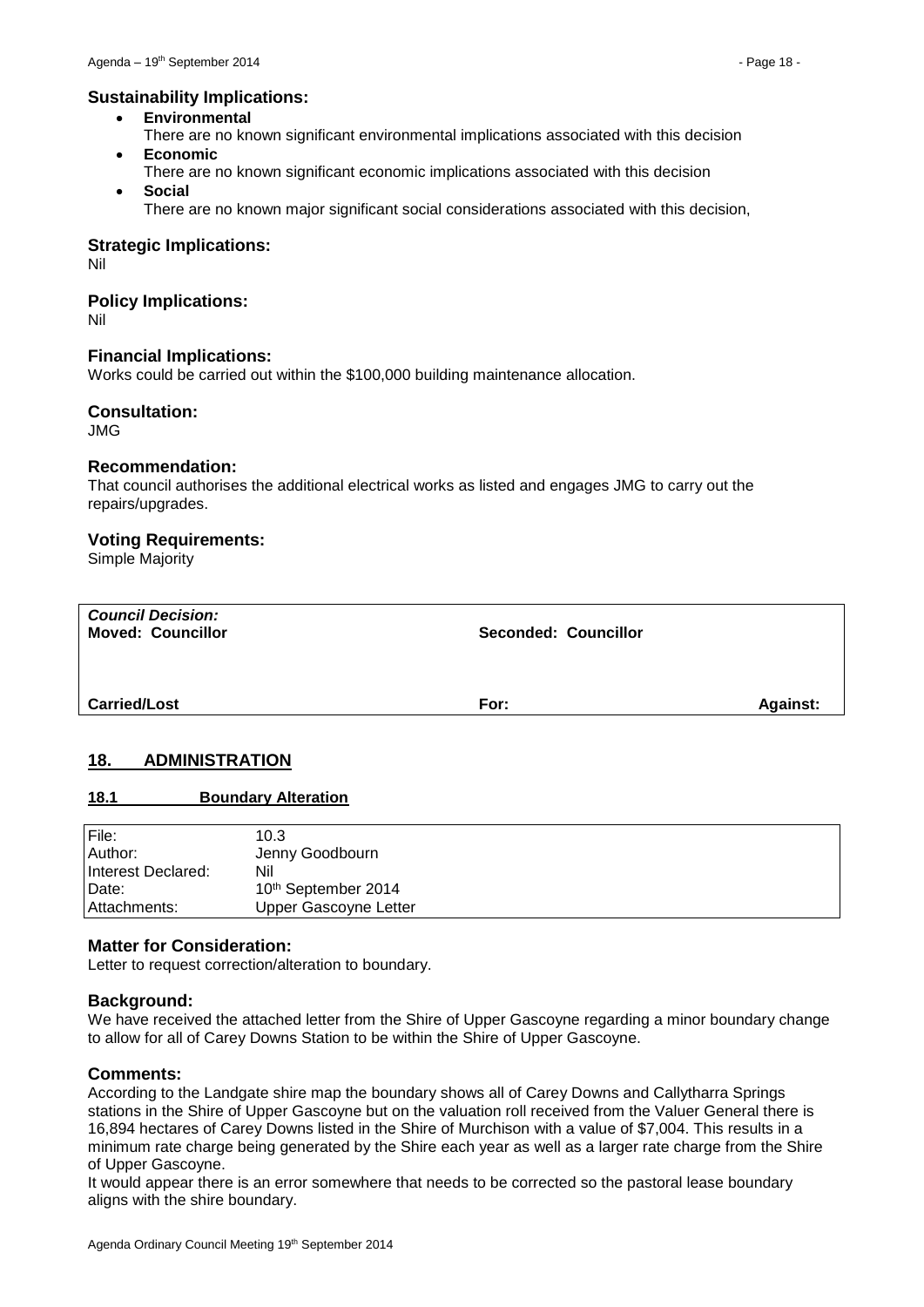The Shire of Upper Gascoyne is intending to make a submission for the alteration and is requesting the support of the Shire of Murchison in this application.

## **Statutory Environment:**

Nil

## **Sustainability Implications:**

- **Environmental**
- There are no known significant environmental implications associated with this decision
- **Economic**
- There are no known significant economic implications associated with this decision **Social**
	- There are no known significant social considerations associated with this decision

# **Strategic Implications:**

Nil

## **Policy Implications:**

Nil

## **Financial Implications:**

Loss of \$261 minimum rate charge – negligible in the overall budget of the shire.

## **Consultation:**

Shire of Upper Gascoyne

## **Recommendation:**

That council write to the Shire of Upper Gascoyne in support of the minor boundary alteration so that the pastoral lease boundaries align with the Shire boundary – resulting in all of Callytharra Springs Station and Carey Downs Station being within the Shire of Upper Gascoyne.

#### **Voting Requirements:**

Simple Majority

| <b>Council Decision:</b><br><b>Moved: Councillor</b> |                         | <b>Seconded: Councillor</b> |          |
|------------------------------------------------------|-------------------------|-----------------------------|----------|
| <b>Carried/Lost</b>                                  |                         | For:                        | Against: |
| 18.2                                                 | <b>Renewal of Lease</b> |                             |          |
| File:<br>Author:                                     | 3.2<br>Jenny Goodbourn  |                             |          |

<span id="page-18-0"></span>

| <b>IAUUU</b>         | <b>JEILIN QUUUDUUIII</b>        |
|----------------------|---------------------------------|
| Hnterest Declared:   | Nil                             |
| Date:                | 10 <sup>th</sup> September 2014 |
| <b>LAttachments:</b> | Renewal of Lease Letter         |
|                      |                                 |

## **Matter for Consideration:**

Letter to request renewal of lease received from the Department of Lands.

#### **Background:**

We have received the attached letter from the Department of Land regarding the renewal of lease- Victoria Location 12268. The current lease is due to expire on the 31 December 2014. The Department of Land is requesting any comments or objections to offering the current lessee a new lease for the purpose of "Grazing" for a term of five years.

## **Comments:**

The lease is currently in the name of Dain Pty Ltd and appears to be in the vicinity of Yallalong Station.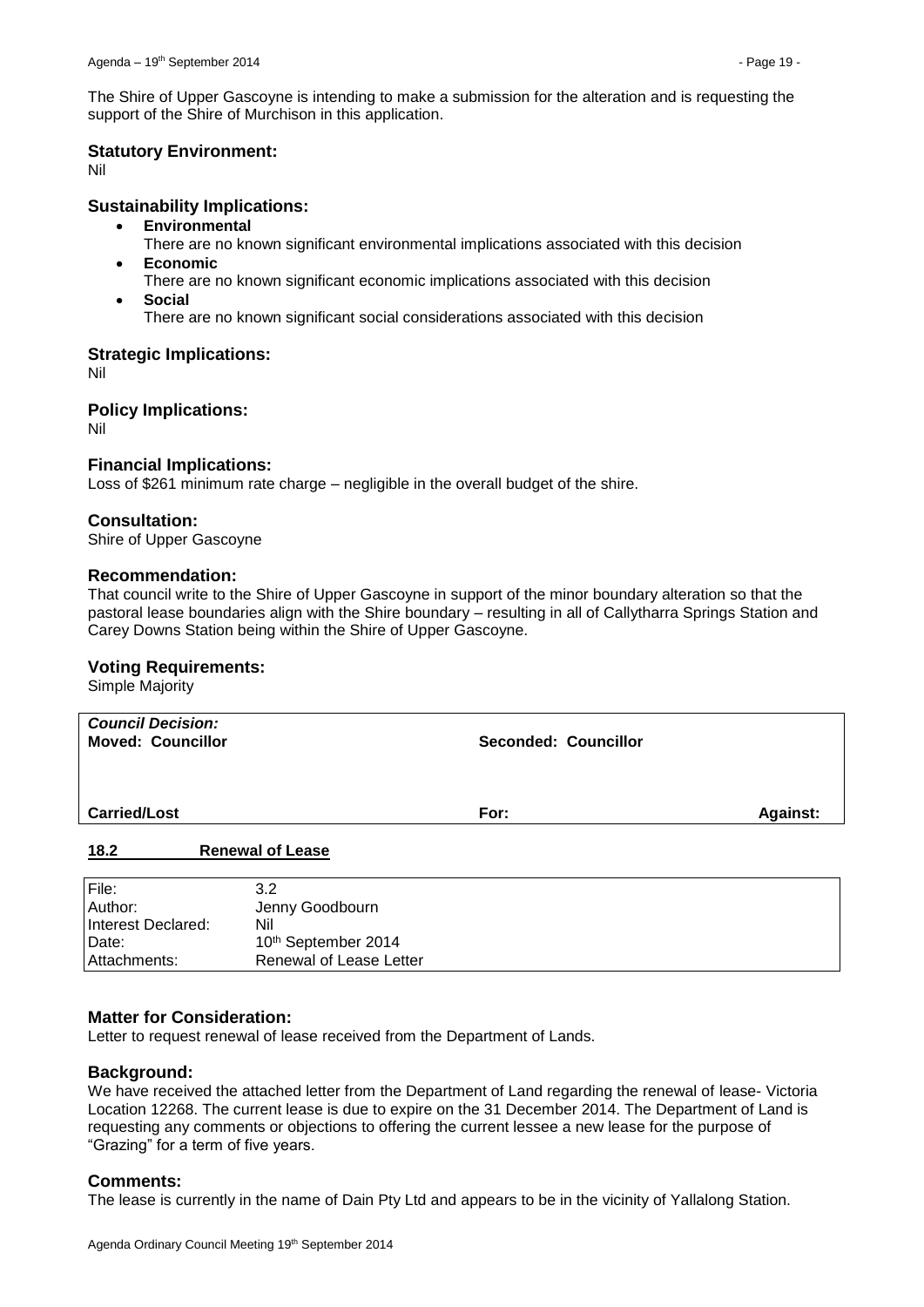I cannot see that there would be any objection to the renewal of the current lease for a further five years.

## **Statutory Environment:**

Nil

## **Sustainability Implications:**

- **Environmental**
- There are no known significant environmental implications associated with this decision
- **Economic**
- There are no known significant economic implications associated with this decision **Social**
- There are no known significant social considerations associated with this decision

## **Strategic Implications:**

Nil

**Policy Implications:**

Nil

**Financial Implications:** Nil

## **Consultation:**

Shire of Upper Gascoyne

## **Recommendation:**

That council write to the Department of Land and confirms that there are no comments or objections to the renewal of the lease – Victoria Location 12268 – Shire of Murchison for a further five years.

## **Voting Requirements:**

Simple Majority

| <b>Council Decision:</b><br><b>Moved: Councillor</b> |                                                       | <b>Seconded: Councillor</b> |                 |
|------------------------------------------------------|-------------------------------------------------------|-----------------------------|-----------------|
| <b>Carried/Lost</b>                                  |                                                       | For:                        | <b>Against:</b> |
| 18.3                                                 | <b>Liquor Restrictions</b>                            |                             |                 |
| File:<br>Author:<br>Interest Declared:<br>Date:      | 4.42<br>Jenny Goodbourn<br>Nil<br>15th September 2014 |                             |                 |

#### **Matter for Consideration:**

Letter received from the Department of Racing Gaming and Liquor.

<span id="page-19-0"></span>Attachments: Proposed liquor restrictions

#### **Background:**

We have received the attached letter from the Department of Racing Gaming and Liquor. This matter was brought up in August last year following a report received from the Department regarding proposed liquor restrictions in the shires of Meekatharra, Cue, Mount Magnet, Sandstone and Yalgoo. At the time Council resolved:

*1. That the Shire of Murchison write a letter to Peter Minchin, Director of Administrative Law, Department of Racing Gaming and Liquor to advise that they are not in support of the proposed alcohol restrictions.*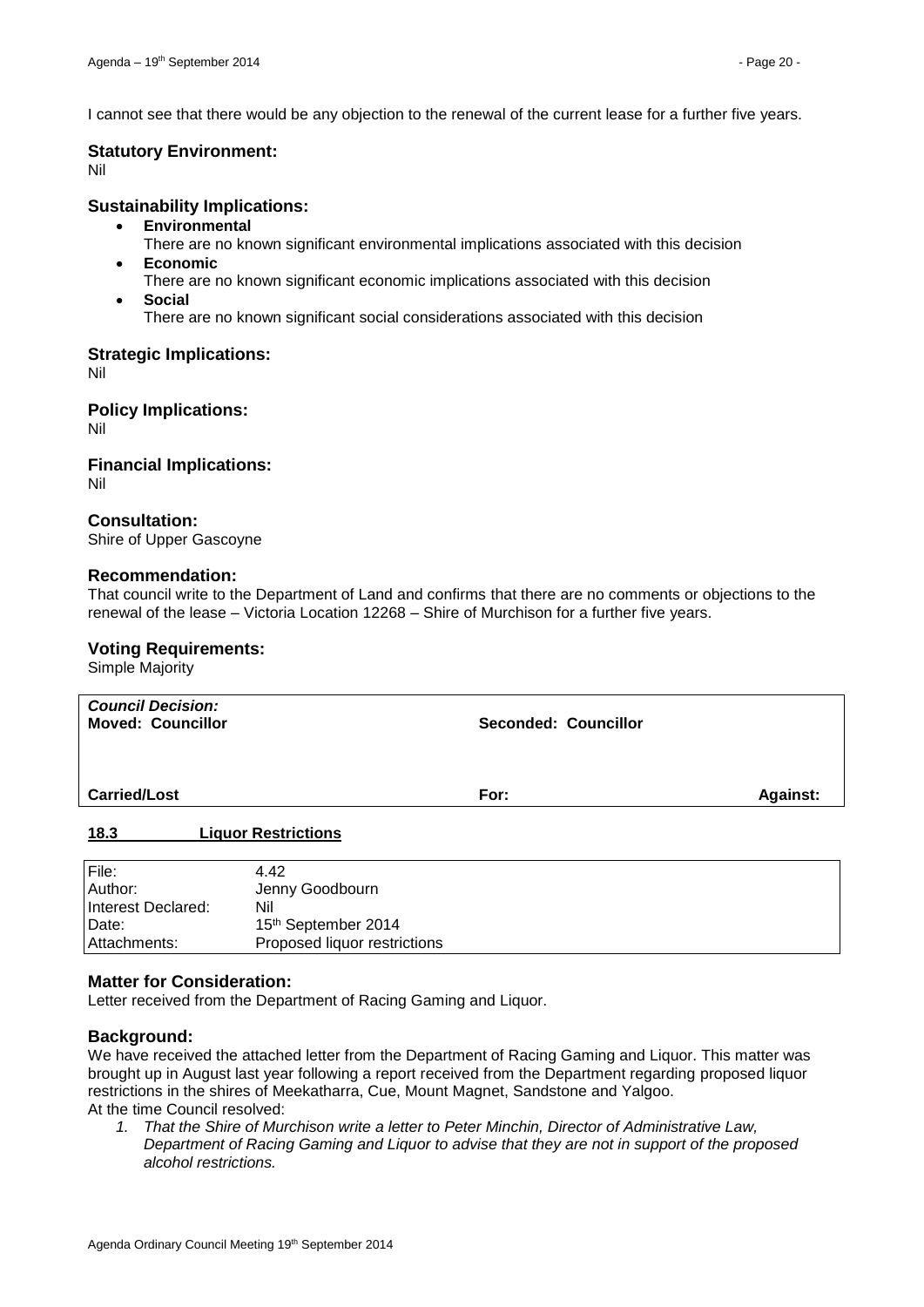*2. That the Shire of Murchison works in conjunction with the neighbouring shires to support any submissions that they may prepare following further investigation and reports currently being carried out by those shires.*

A letter was sent to the Department of Racing Gaming and Liquor on the 28<sup>th</sup> August.

## **Comments:**

Following receipt of the letter of the 26<sup>th</sup> August the subsequent email was received from MR Roy McClymont, CEO of Meekatharra.

*Good morning CEOs (Cue, Mt Magnet, Yalgoo and Sandstone)*

*Most of you will now have received a copy of the letter from the Department of Racing Gaming and Liquor (RGL) to Murfett Legal (the lawyers acting for all the affected licensees).*

*For the new CEO's to our region; this has been an incredibly frustrating and contemptible process. All of the five targeted shires strongly opposed any increased liquor restrictions in their towns and wrote letters clearly explaining their opposition and the reasons behind it. All five shires also supported Meekatharra in engaging a professor of statistics from Murdoch University to write a report in response to the initial Police Report to the Director of Liquor Licensing.* 

*However despite strong opposition by the affected communities, Mr Minchin, a state public servant has decided to propose increased liquor restrictions on all five communities.*

*It appears that we have not even been extended the opportunity to comment on these new proposals.* 

*My Council will however consider this latest proposal at its September meeting and will no doubt wish to provide further comment to Mr Minchin.*

*The licensees group will make their "show cause" comments through the lawyer that they have jointly engaged.*

*My President and I believe there would be merit in a group of CEO's and Shire Presidents meeting with the Director of Liquor Licencing, Mr Minchin and Minister Waldron.*

*Given the imposed timeframe, this may not be possible until after the final decision is made, however we believe it would still be worthwhile.* 

*We propose that the meeting would be requested direct through WALGA staff.*

*Please advise whether you and your President agree that we should endeavour to arrange a meeting and whether you and/or your President would be interested in attending the meeting.* 

*Does anyone have any other suggestions as to how we should deal with this latest development?*

*Kind regards*

*Roy*

## *Roy McClymont Chief Executive Officer Shire of Meekatharra*

Whilst the Shire of Murchison is not directly impacted by this decision it does have implications on businesses and residents in the surrounding shires and I think we should give full support to any decision made by those directly affected.

## **Statutory Environment:**

Nil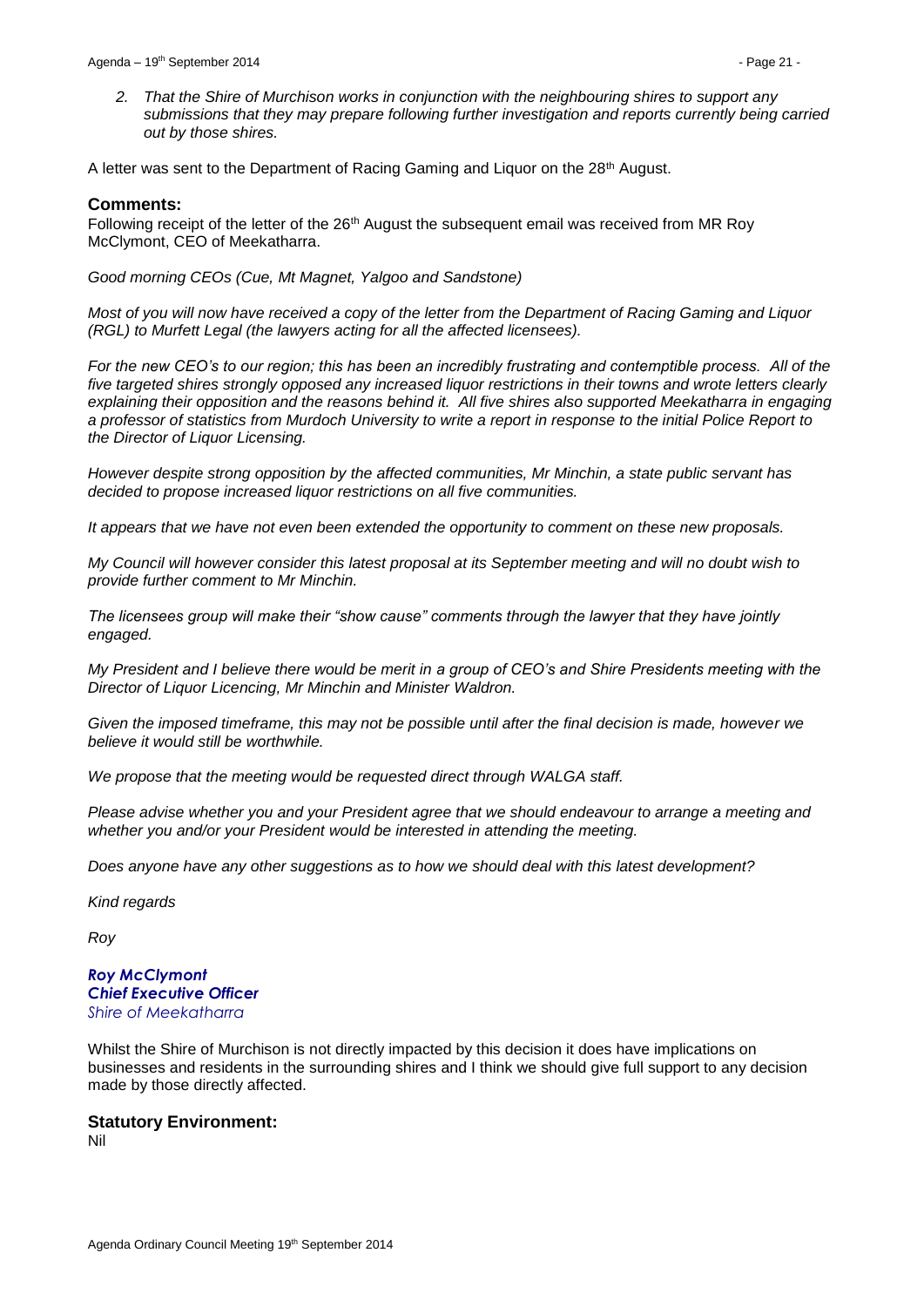# **Sustainability Implications:**

- **Environmental**
- There are no known significant environmental implications associated with this decision **Economic**
- There are no known significant economic implications associated with this decision
- **Social** There are no known significant social considerations associated with this decision

**Strategic Implications:**

Nil

**Policy Implications:** Nil

**Financial Implications:**

Nil

**Consultation:** Nil

# **Recommendation:**

That the Shire of Murchison gives support to the proposed meeting with the Director of Liquor Licencing and Minister Waldron.

## **Voting Requirements:**

Simple Majority

| <b>Council Decision:</b><br><b>Moved: Councillor</b> | <b>Seconded: Councillor</b> |                 |
|------------------------------------------------------|-----------------------------|-----------------|
| <b>Carried/Lost</b>                                  | For:                        | <b>Against:</b> |

# <span id="page-21-0"></span>**19. NOTICE OF MOTION**

# <span id="page-21-1"></span>**20. CEO ACTIVITY REPORT**

| Date                      | <b>Activity</b>                                                                                                              |
|---------------------------|------------------------------------------------------------------------------------------------------------------------------|
| <b>CEO</b>                |                                                                                                                              |
| 19 <sup>th</sup> August   | Teleconference with Yalgoo, Cue and Jonelle Tyson SEMC regarding a joint AWARE<br>application for emergency recovery officer |
| 22 <sup>nd</sup> August   | Meeting with Roadhouse operators to discuss matters                                                                          |
| 23 <sup>rd</sup> August   | Official opening of the Botanic Walk                                                                                         |
| 26 <sup>th</sup> August   | Meeting on site with Petro Industrial and Works Supervisor – discussion on options for new<br>ULP tank.                      |
| 27 <sup>th</sup> August   | CEO in Geraldton - Doctors appointment and dentist.                                                                          |
| 29 <sup>th</sup> August   | Trevor & Leanne Hipper attended Tidy Towns Awards. Anti-Litter poster initiative won the<br>'Young Legends' award.           |
| 3rd-4th September         | RSM Bird Cameron on site for annual audit                                                                                    |
| 8 <sup>th</sup> September | Teleconference - Mid West Gascoyne Local Government Emergency Management Network<br>Meeting                                  |
| 9 <sup>th</sup> September | 11.30 meeting with Jonelle Tyson - SEMC regarding LEMA and shire responsibilities.                                           |
| 9 <sup>th</sup> September | LEMC meeting 1pm-3pm at Murchison settlement                                                                                 |
| 9 <sup>th</sup> September | Meeting with Gavin Egan of Wajarri Holdings                                                                                  |